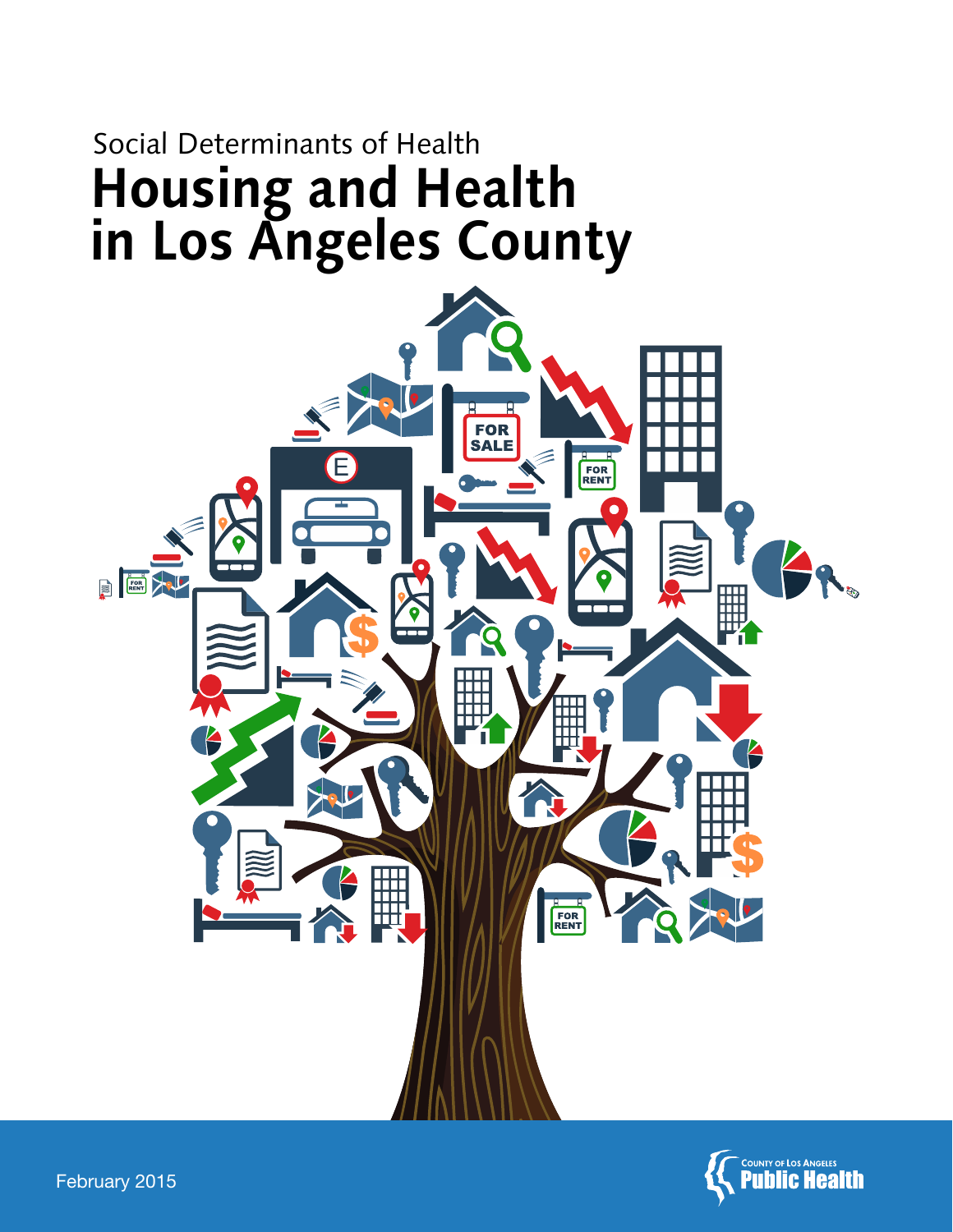## **INTRODUCTION**

Health and health problems result from a complex interplay of a number of forces. The most important forces that impact population health — the health outcomes of a group of individuals — are the social and economic environments in which we live, learn, work, and play. We refer to these factors collectively as the "social determinants of health." This report, the second in a Department of Public Health series on the social determinants, follows our introductory release, "**How Social and Economic Factors Affect** [Health](http://publichealth.lacounty.gov/epi/docs/SocialD_Final_Web.pdf)." Here, we explore the intersection of health and housing in Los Angeles County.

Characteristics of healthy and safe home environments include access to clean air and water; efficient transportation, including safe, walkable neighborhoods; affordable, healthy foods; violence-free places to be physically active; and affordable, secure, quality housing. Unfortunately, while tradition holds that home is a haven, where people are protected and nurtured, for many home is a health hazard where factors such as poverty, environmental contamination, and poor design combine to cause or exacerbate disease.1 A lack of affordable, stable, and quality housing affects health in multiple ways. For example:

- 1. **Unaffordable housing** reduces the income that a household has available for other subsistence needs, such as nutritious food, necessary health care expenses, and transportation. Unaffordable housing also negatively impacts mental health, due to continuous stress. In addition, families that cannot afford their housing may have to move more frequently, which can lead to more psychological stress, and depression, particularly in children.<sup>2</sup> Low-income families, in particular, tend to move more often in their search for an affordable home.
- 2. The experiences of eviction, foreclosure, and living in others' homes can all negatively impact mental health. Lacking a stable place to live increases levels of depression, anxiety, and hopelessness. **Housing** instability is associated with behavioral issues in children as well as increases in teen pregnancy, drug use, and depression in adolescents.<sup>3,4</sup> When people become homeless, they experience physical and mental deprivation that can cause acute and chronic health problems.
- 3. Housing quality, assessed in terms of environmental exposure, also impacts health. Exposure to toxins such as lead, radon, molds, and extreme temperatures (due to lack of adequate heating and cooling systems) affects physical health, as do housing conditions that increase risk for falls or fires. Some environmental conditions, such as loud or continuous noise and inadequate lighting, affect sleep quality and mental health.<sup>5</sup> Overcrowded housing has been recognized as a health risk since the 19th century, and is associated with increased risk for infectious disease, such as influenza and tuberculosis, along with chronic diseases like asthma, cardiovascular disease, and depression.<sup>6,7</sup>

Housing affordability, stability, and quality are essential for health and well-being. Indeed, because housing is fundamental to maintaining an adequate standard of living, the United Nations Declaration of Human Rights codifies housing as a human right.<sup>8</sup> In the absence of affordable, secure, quality housing, social inequities and health disparities are exacerbated. As part of the Los Angeles County Department of Public Health's commitment to achieving health equity among County residents, we present this report as an introduction to the issue of housing in Los Angeles County from the public health perspective, providing a framework from which to advance our collective efforts to address this critical public health issue.

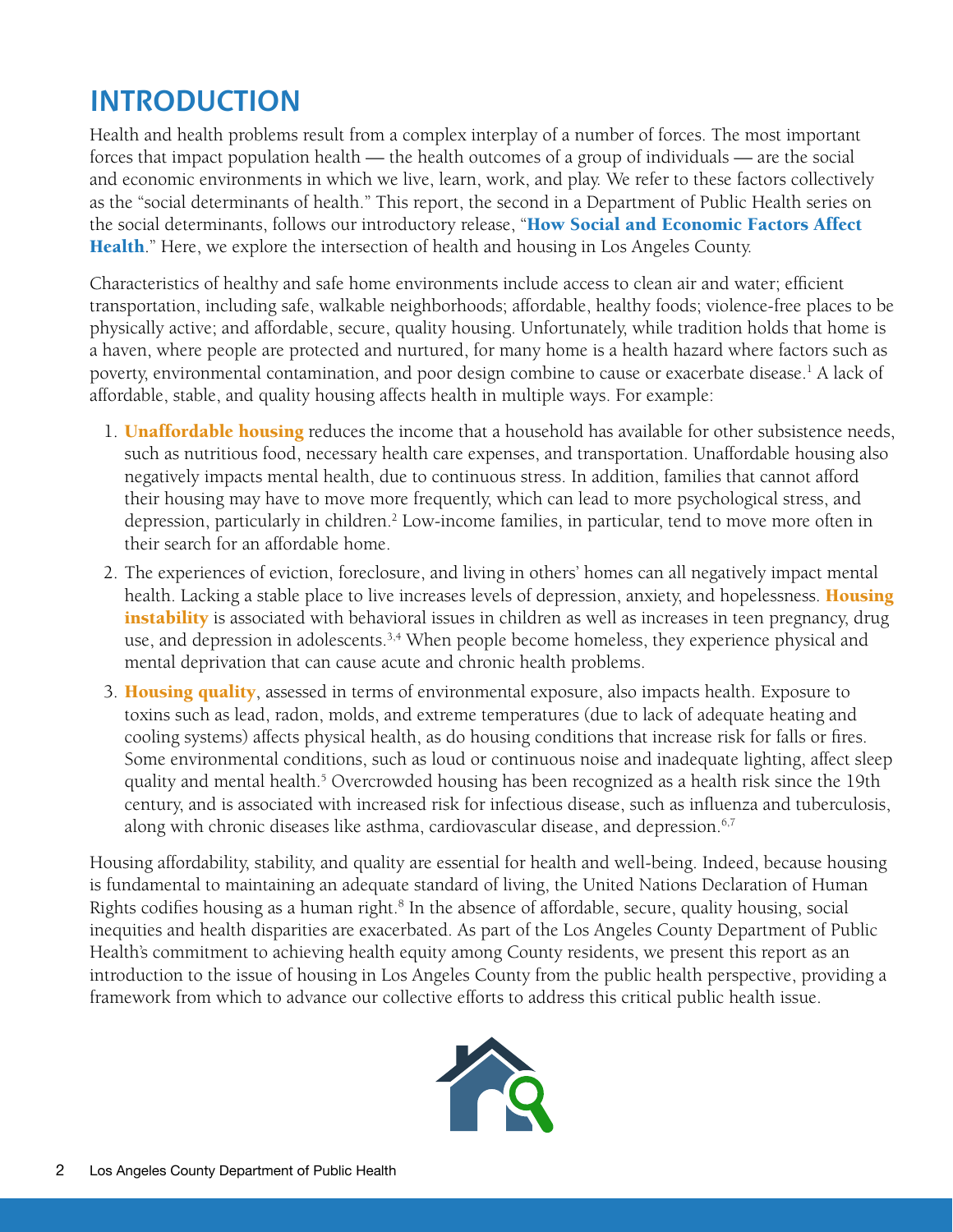## *Housing Issues in Context: The Impact of the Great Recession*

California was one of the states most severely impacted by the economic recession of 2007-2009, which affected millions of Los Angeles County residents. Between 2007 and 2011, incomes declined for all but the highest paid earners in the County. Low income households suffered the most, with earnings for the poorest fifth of County residents declining 12% between 2007 and 2011.<sup>9</sup> Those most harmed by job loss were largely communities of color; historically disadvantaged groups experienced a disproportionate deterioration in economic conditions during the recession.<sup>10</sup> To make matters worse, Southern California has recovered from the recession more slowly than other parts of the state.<sup>11</sup>

The recession itself was triggered by a crisis in the housing market. Aggressive and sometimes predatory mortgage lending practices allowed and even encouraged borrowers to take on high-risk loans, and banks approved mortgages for customers who were unlikely to be able to make their payments. Growing evidence shows that financial institutions specifically targeted African American and Latino families for predatory and deceptive lending practices and subprime loans.12,13

Many banks backed their financial securities on these problematic mortgages. When borrowers defaulted on their loans, foreclosures skyrocketed: in Los Angeles County in 2007, they increased by nearly 800% from the previous year, with African Americans and Latinos hit particularly hard.<sup>14</sup> The nation's financial institutions fell into crisis, initiating a chain reaction, with banks putting a halt on lending, freezing credit critical to the functioning of entrepreneurs, businesses, and community agencies. The stock market plunged, home sales plummeted, construction stalled, fewer jobs were created, and with reduced consumer activity, businesses laid off employees. These losses continue to reverberate today.

#### **The U.S. Government Promotes Healthy Housing**

In June 2010, President Obama signed an Executive Order creating the **[National](http://www.surgeongeneral.gov/initiatives/prevention/2011-annual-status-report-nphpphc.pdf)  [Prevention, Health Promotion, and Public Health Council](http://www.surgeongeneral.gov/initiatives/prevention/2011-annual-status-report-nphpphc.pdf)**, bringing together 17 federal agencies and offices, including the Department of Housing and Urban Development (HUD). The Council formally recognizes that where we live, learn, work and play all have an impact on our health. In June 2011, the Council issued a National Prevention Strategy that identified "Healthy and Safe Community Environments" as one of its four strategic directions. Specifically, the document calls for the design and promotion of affordable, accessible, safe and healthy housing. By providing families with greater residential stability, affordable housing can reduce stress and related adverse health outcomes. Well-constructed and well-managed affordable housing developments can reduce health problems associated with poor quality housing by limiting exposure to allergens, neurotoxins, and other dangers.



National Prevention Council, National Prevention Strategy, Washington, DC: U.S. Department of Health and Human Services, Office of the Surgeon General, 2011.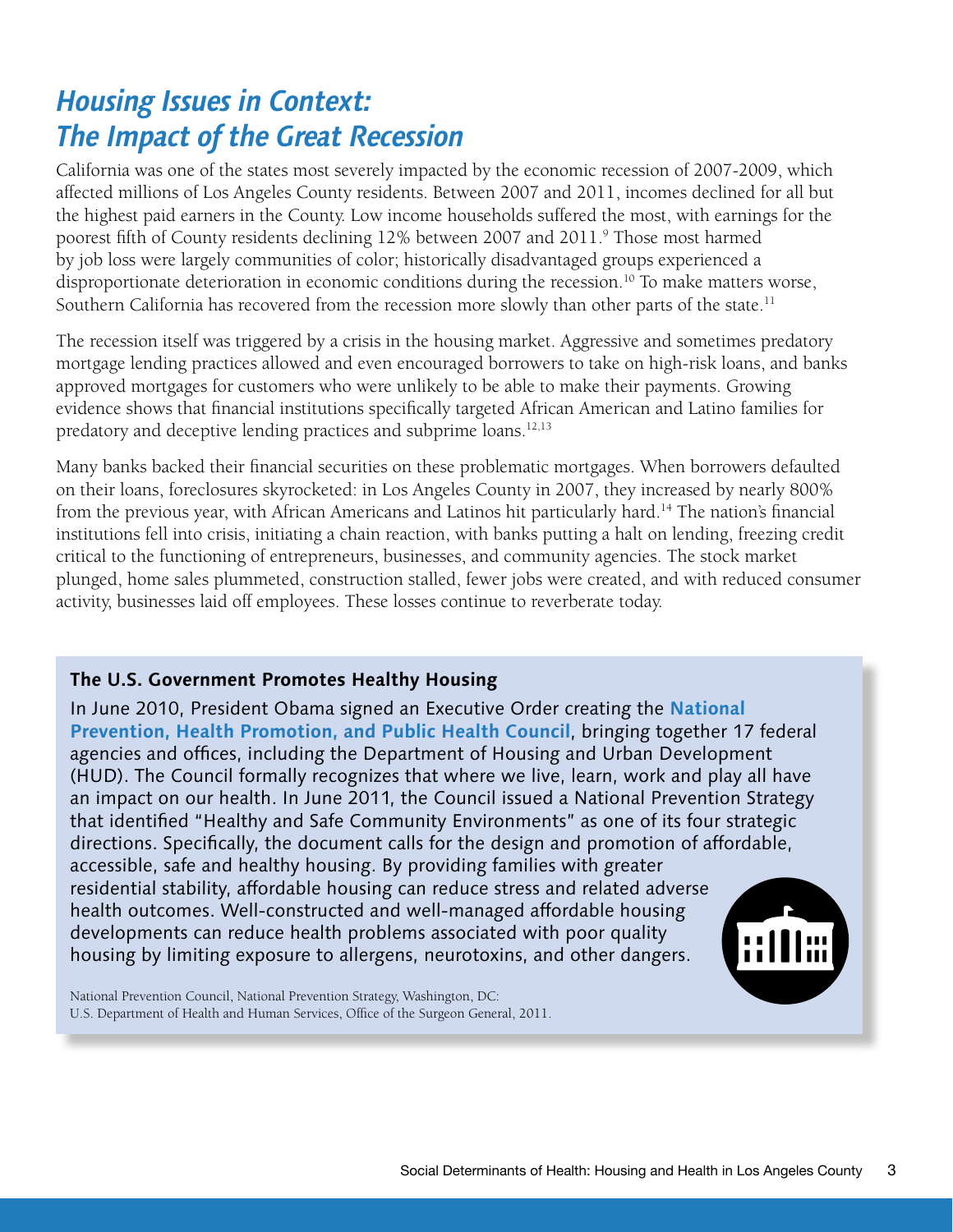## **METHODS**

Data contained in this report come from two sources:

1) The Los Angeles County Health Survey (LACHS) is a periodic, population-based random-digit-dial telephone survey that measures the health of County residents. The survey provides updates on key health indicators and identifies emerging public health issues among adults and children residing in the County's eight Service Planning Areas (SPAs) and 26 Health Districts. The survey also allows the Department of Public Health to track health issues over time. To properly address the root causes of poor health, the survey looks beyond risk factors for individual diseases to factors in the physical and social environment that influence health, such as safety, poverty, and educational attainment. The 2011 survey collected information on a random sample of 8,036 adults and 6,013 children.

The 2011 LACHS included the following questions to assess housing affordability, housing stability, and housing quality among adults (age 18+ years):

- ♦ During the past 2 years, was there any month when you/your family delayed paying or were not able to pay your mortgage or rent? (This is a measure of **affordable housing**.)
- ♦ Thinking back over the past 5 years, was there ever a time when you were homeless or did not have your own place to live or sleep? (This is a measure of **stable housing**.)
- Which of the following describes your current home or apartment? (This is a measure of **quality** housing.)
	- It has mold or growth that concerns you.
	- It has pests such as cockroaches or mice.
	- It was built before 1978 and has peeling or chipping paint.
	- It has heat or hot water when you need it.

For more information about LACHS methodology, please see: www.publichealth.lacounty.gov/ha/hasurveyintro.htm.

2) The **American Community Survey (ACS)** is an ongoing version of the U.S. Census. Five-year estimates from the ACS provide more reliable data for smaller geographic regions, by combining 60 months of data into one estimate.

Five-year estimates (2008-2012) of the ACS provided the following data:

♦ Percent of people who spend 30% or more of their income on monthly housing costs, gross rent or mortgage. (This is a measure of **affordable housing**.)

For more information about the ACS methodology, please see: **www.census.gov/acs/www/**.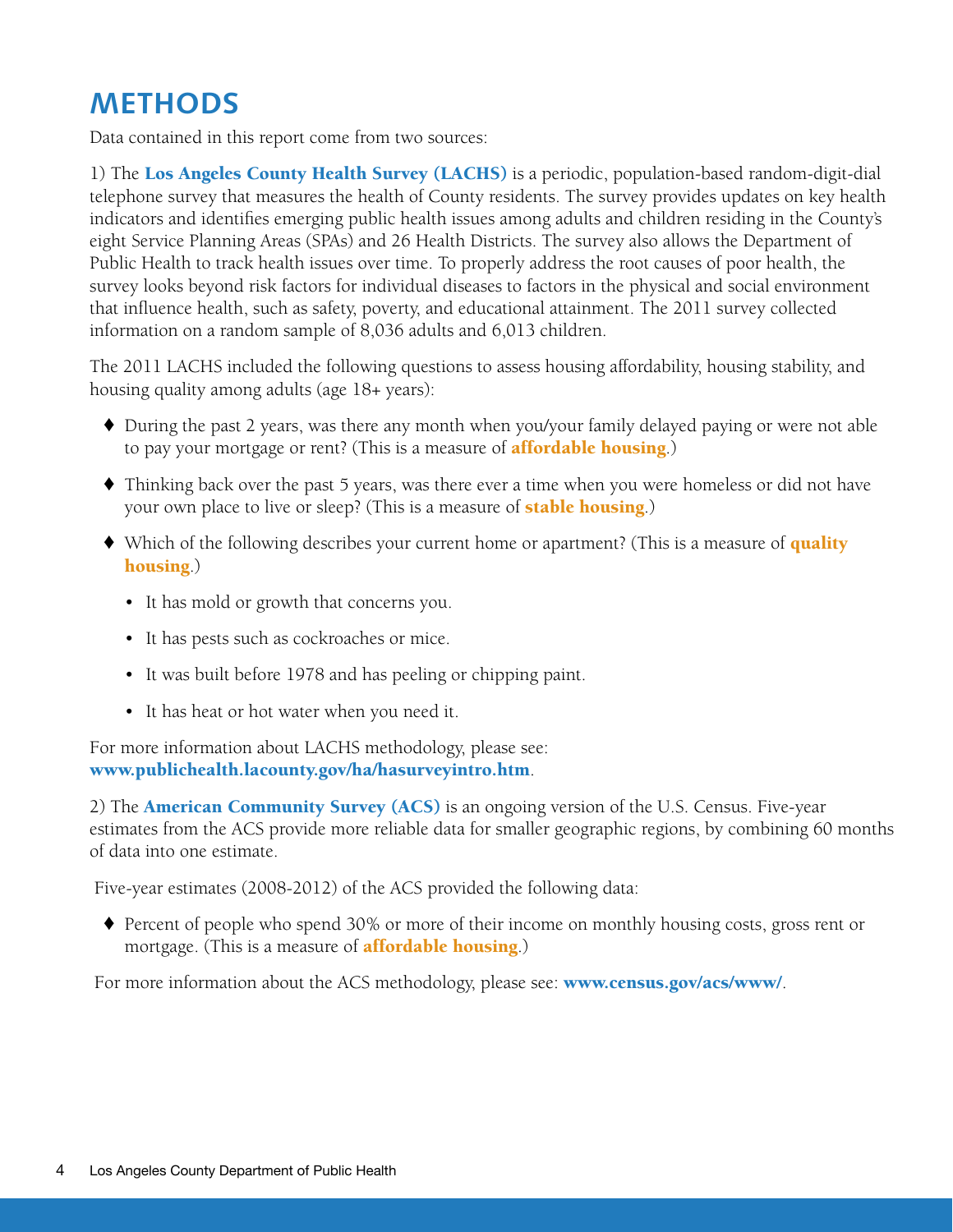## **HOUSING AFFORDABILITY**

What makes housing affordable? According to the United States Department of Housing and Urban Development, housing is considered affordable if the people living there pay less than 30% of their income on rent or mortgage payments. Households who pay over this amount are considered to have a high housing burden, as it is more likely they will not have enough money to meet other needs such as food and medical care. Housing burdens across the U.S. have increased during the previous decade, particularly for low-income people.<sup>15</sup>

Data from the 5-year estimates (2008-2012) of the ACS reveal that 52.1% of households in Los Angeles County had high housing burden.16 For home owners, 45.3% reported high housing burden, compared to 58.5% of renters. In Los Angeles County, a median income household can afford only about 24% of homes available for purchase.17 Based on this measure, Los Angeles County is the nation's third most expensive housing market. The County has the highest percentage of renters of the twenty largest metropolitan areas in the nation, with 52% of households renting.18

Affordable rental housing is out of reach for many families in the County. According to the National Low Income Housing Coalition, a worker in Los Angeles County needs to earn \$26.88 per hour to afford rent on a 2 bedroom apartment. Meanwhile, the average renter earns only \$18.53 per hour, while minimum wage workers make a mere \$9.00 per hour.<sup>19</sup>

The Los Angeles County Health Survey estimated housing affordability by asking adults, "During the past two years, was there any month when you or your family delayed paying or were not able to pay your mortgage or rent?"

- Overall, 17.2% (or an estimated 1.2 million people) reported they were unable to pay or delayed paying their mortgage or rent in the past 2 years (Table 1).
- Significantly more African Americans (26.2%) and Latinos (21.3%) reported this issue than Asians/ Pacific Islanders (13.5%) or whites (10.9%).
- Households with lower incomes were significantly more impacted: 26.8% of those living below the federal poverty level (FPL) and 23.2% of those with household incomes of 100-199% FPL reported problems affording housing. Higher income households were also affected: 15.7% of those with incomes 200-299% FPL and 8.5% of those at or above 300% FPL also reported that housing affordability was an issue.
- Having at least a college degree appeared to provide some protection against housing unaffordability, with significantly fewer college graduates reporting problems than those with less formal education (9.4% compared to 20.1%).
- Nearly one-quarter (23.0%) of adults with a disability reported housing affordability was an issue, significantly more than the 15.8% of adults without a disability.
- A significantly higher percentage of unemployed respondents (24.9%) reported housing affordability was an issue compared to those who were employed (17.0%) or not in the labor force (those who were retired, students, homemakers, unemployed and not looking for work, or not working due to a disability) (13.8%).
- Housing unaffordability varied greatly across the County, with only 7.5% of residents in the West SPA reporting difficulty paying mortgage or rent, compared to 28.0% in the Antelope Valley SPA.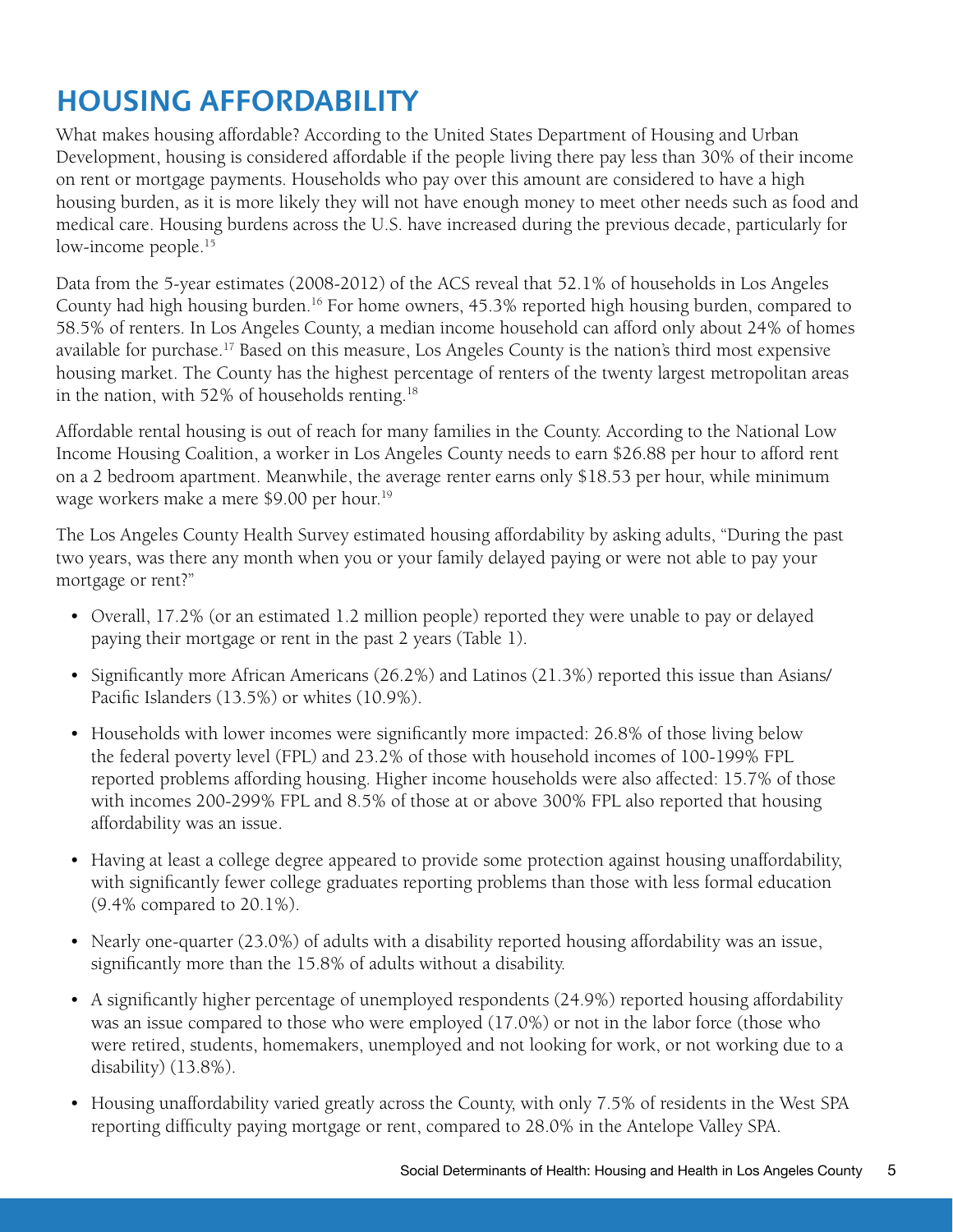### **Table 1: Percent of Adults (18+ years old) Who Were Unable to Afford or Delayed Paying Their Mortgage or Rent in the Past Two Years, LACHS 2011.**

|                                 | Percent (%) | 95% CI        | Estimated # |
|---------------------------------|-------------|---------------|-------------|
| <b>Los Angeles County</b>       | 17.2        | $16.0 - 18.4$ | 1,222,000   |
| Gender                          |             |               |             |
| Male                            | 16.6        | $14.7 - 18.5$ | 572,000     |
| Female                          | 17.7        | $16.2 - 19.3$ | 650,000     |
| <b>Age Group</b>                |             |               |             |
| $18 - 24$                       | 13.9        | $10.5 - 17.3$ | 134,000     |
| $25 - 29$                       | 17.0        | $12.7 - 21.3$ | 125,000     |
| 30-39                           | 23.1        | $19.9 - 26.4$ | 323,000     |
| 40-49                           | 19.9        | $17.2 - 22.6$ | 274,000     |
| 50-59                           | 20.1        | $17.2 - 23.0$ | 239,000     |
| $60 - 64$                       | 13.0        | $9.6 - 16.4$  | 57,000      |
| 65 or over                      | 6.9         | $4.8 - 9.0$   | 70,000      |
| <b>Race/Ethnicity</b>           |             |               |             |
| Latino                          | 21.3        | $19.2 - 23.3$ | 659,000     |
| White                           | 10.9        | $9.2 - 12.5$  | 245,000     |
| African American                | 26.2        | $21.6 - 30.7$ | 159,000     |
| Asian/Pacific Islander          | 13.5        | $10.2 - 16.8$ | 148,000     |
| <b>Education</b>                |             |               |             |
| Less than high school           | 22.7        | $19.7 - 25.6$ | 373,000     |
| High school                     | 18.4        | $15.6 - 21.3$ | 290,000     |
| Some college or trade school    | 19.2        | $16.8 - 21.6$ | 380,000     |
| College or post graduate degree | 9.4         | $7.9 - 10.8$  | 176,000     |
| Household Income <sup>\$</sup>  |             |               |             |
| 0-99% FPL                       | 26.8        | $23.7 - 29.9$ | 454,000     |
| 100-199% FPL                    | 23.2        | $20.3 - 26.1$ | 381,000     |
| 200-299% FPL                    | 15.7        | $12.5 - 18.8$ | 147,000     |
| 300% FPL or above               | 8.5         | $7.2 - 9.8$   | 241,000     |
| <b>Disability</b>               |             |               |             |
| Yes                             | 23.0        | $20.0 - 25.9$ | 318,000     |
| No                              | 15.8        | $14.4 - 17.1$ | 900,000     |
| <b>Service Planning Area</b>    |             |               |             |
| <b>Antelope Valley</b>          | 28.0        | $21.8 - 34.3$ | 71,000      |
| San Fernando                    | 16.3        | $13.7 - 18.8$ | 255,000     |
| San Gabriel                     | 15.2        | $12.4 - 17.9$ | 191,000     |
| Metro                           | 18.2        | $14.7 - 21.7$ | 154,000     |
| West                            | 7.5         | $4.5 - 10.4$  | 38,000      |
| South                           | 22.5        | $18.4 - 26.7$ | 151,000     |
| East                            | 19.2        | $15.5 - 22.9$ | 174,000     |
| South Bay                       | 17.1        | $13.8 - 20.5$ | 189,000     |

\$ Based on U.S. Census Bureau, Housing and Household Economic Statistics Division, 2009 Federal Poverty Level (FPL) thresholds which for a family of four (2 adults, 2 dependents) correspond to annual incomes of \$20,444 (100% FPL), \$40,888 (200% FPL), and \$61,332 (300% FPL).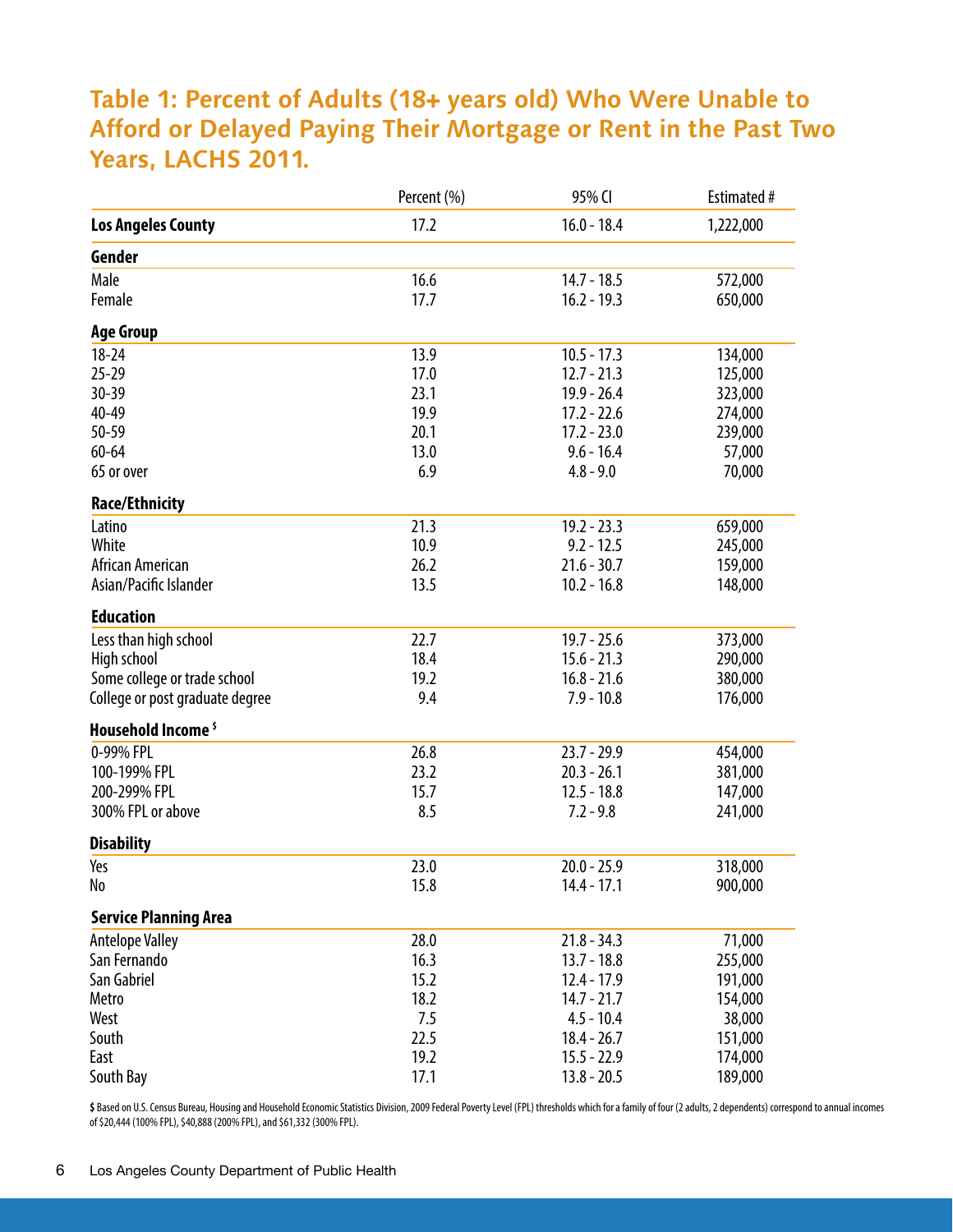## *Competing Expenses*

High housing costs may reduce an individual's or a family's capacity to meet other essential needs in their lives, including their ability to pay for health care expenses or purchase nutritious, quality food. Research demonstrates that these tradeoffs threaten the health of adults and children, resulting in poorer overall health status.20

The LACHS examined the ability of Los Angeles County adults to meet their subsistence needs by inquiring about their ability to access health services including medical care, prescription drugs, mental health care, and dental care. The survey also measured the ability to access food through a series of questions that assess food security, which is defined by the U.S. government as the ability of people to access, at all times, enough food to live an active, healthy life.<sup>21,22</sup>

### ♦ *Health Care Affordability*

- Compared to those who did not report difficulty paying mortgage or rent on time, adults who had difficulty paying for housing faced significantly increased difficulty affording health services.
- Compared to those who did not experience problems with housing unaffordability, approximately three times as many adults who reported a problem with housing affordability also were unable to afford to see a doctor for a health problem, purchase their prescription medication, or obtain mental health care. Over twice as many reported not being able to afford dental care, including check-ups (Figure 1).

Unable to Afford Unable to Afford Unable to Obtain

### **Figure 1: Percent of Adults Who Were Unable to Afford Access to Various Health Services by Affordable Housing, LACHS 2011**

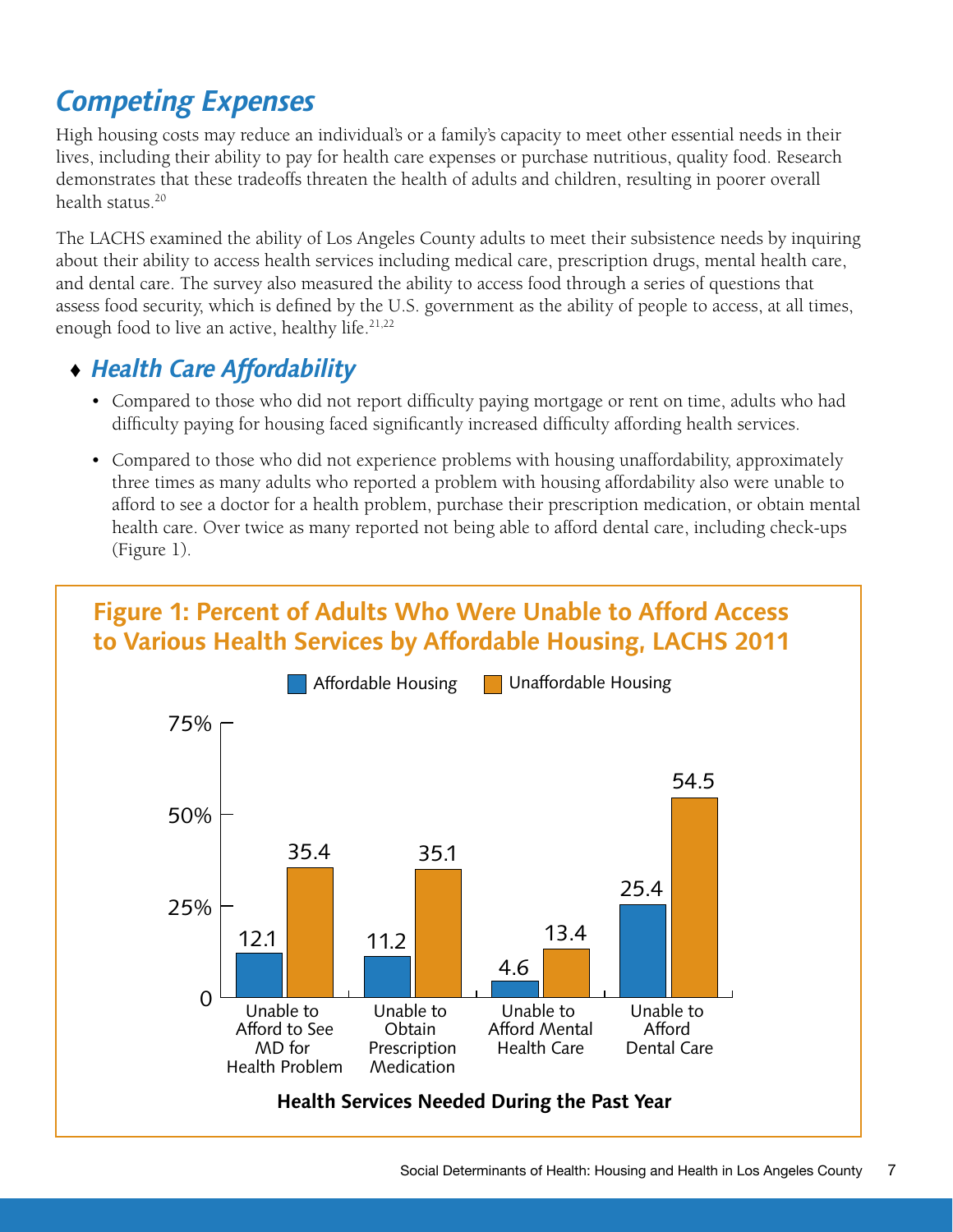### ♦ *Food Insecurity*

Food Insecurity refers to the inability to purchase enough food for adequate nutrition, and is reported here only for adults with household incomes <300% FPL. Food insecurity consists of low food security, defined as reduced quality, variety, or desirability of diet, and very low food security, which involves disrupted eating patterns and reduced food intake.<sup>21,22</sup>

- Compared to those who did not experience housing unaffordability, adults with incomes <300% FPL who reported trouble paying their mortgage or rent during the last two years were over two and a half times more likely to be food insecure (56.9% vs. 20.8%) (Figure 2).
- Furthermore, adults with incomes <300% FPL who reported difficulty affording housing were over twice as likely to have low food security (30.2% vs. 14.1%) and over four times as likely to have very low food insecurity (26.7% vs. 6.6%) compared to those who did not report difficulties paying their mortgage or rent.

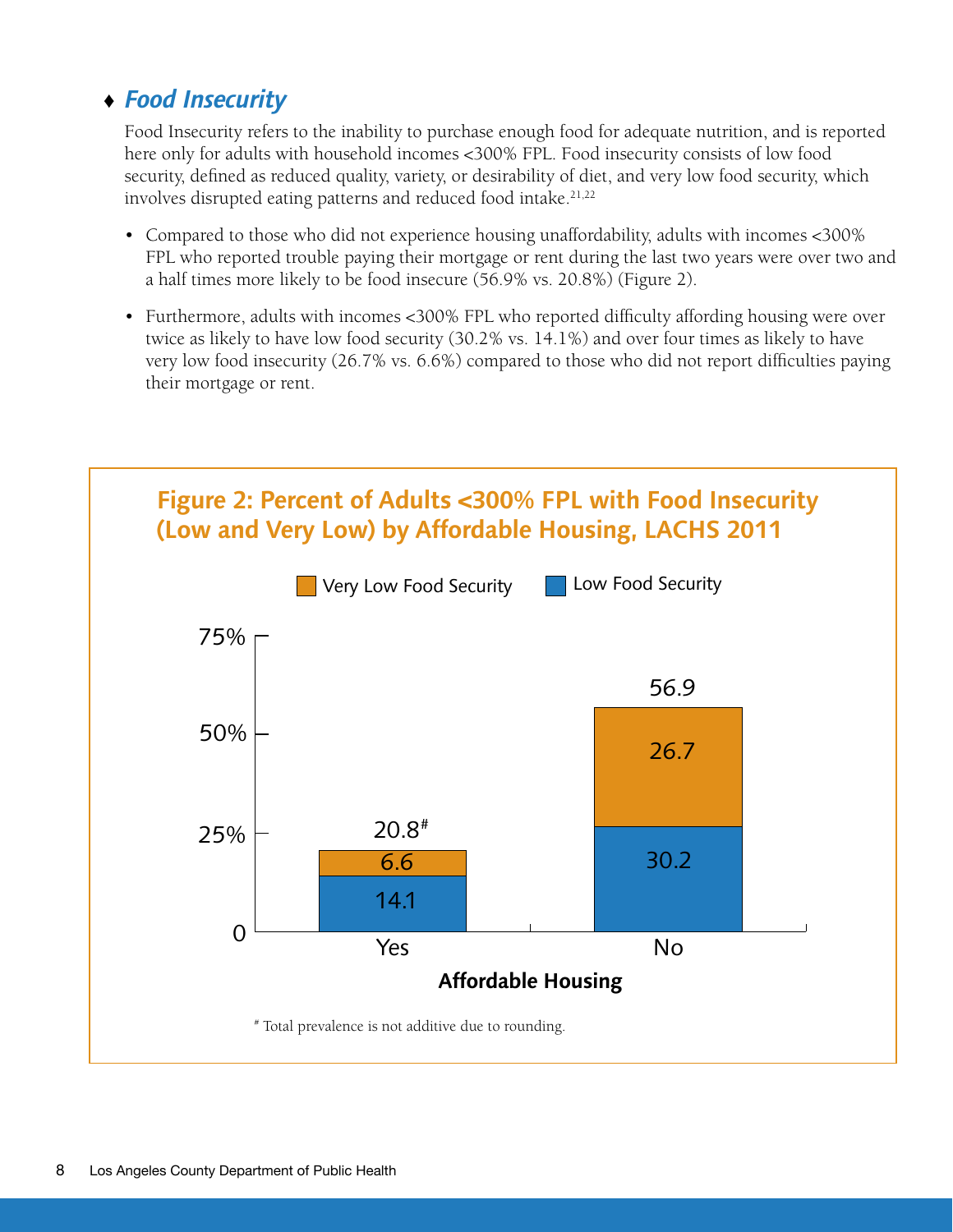#### **Best Practice: Tenant-Based Rental Assistance**

The **[Community Preventive Services Task Force](http://www.thecommunityguide.org)** recommends **[tenant-based rental](http://www.thecommunityguide.org/healthequity/housing/tenantrental.html)  [assistance programs](http://www.thecommunityguide.org/healthequity/housing/tenantrental.html)** as an intervention that expands affordable housing options to lowincome families. These programs are supported by public housing funds and subsidize the cost of housing by allotting rental vouchers to low-income households. Such subsidies allow participants a greater range of rental options, reducing the likelihood of living in high-poverty neighborhoods. Tenant-based rental assistance programs have demonstrated reductions in violent victimization of household members and improved neighborhood safety.

### **HOUSING INSTABILITY AND HOMELESSNESS**

Poor health is a major cause of homelessness, and homelessness itself leads to poor health. Acute and chronic mental health problems, other chronic illnesses, and disability can lead to homelessness when stable housing becomes too difficult to maintain without assistance.<sup>23</sup> Homelessness can exacerbate chronic physical and mental health conditions or contribute to debilitating substance abuse problems.<sup>24</sup> Environmental exposures, communicable disease exposures, lack of access to preventive care and medical treatment, and lack of access to proper nutrition and sleep all contribute to high rates of poor health among homeless persons. Strikingly, the average life expectancy of homeless people is estimated to be almost 30 years shorter than the general population.<sup>25</sup>

In 2013, the Los Angeles County Homeless Services Authority (LAHSA) biannual count of homeless people estimated that 57,737 people were homeless in the County.26 While the Los Angeles County Health Survey cannot directly count homeless people as LAHSA does, we assessed the burden of homelessness Countywide by asking respondents if there was ever a time during the previous 5 years when they were homeless or did not have their own place to live or sleep. This method allows for the inclusion of the "hidden homeless," those who reside not on the street or in shelters during periods of housing instability, but with family, friends, or in hotels/motels.

#### **Single Adult Model**

The Single Adult Model (SAM) is the basis for a multi-departmental collaborative among the **[Los Angeles County Departments of](http://ph.lacounty.gov/) Public Health (DPH)**, **[Health Services \(DHS\)](http://dhs.lacounty.gov/wps/portal/dhs)**, **[Mental](http://dmh.lacounty.gov/wps/portal/dmh)  [Health \(DMH\)](http://dmh.lacounty.gov/wps/portal/dmh)**, and **[Public Social Services \(DPSS\)](http://dpss.co.la.ca.us/)**, and the **[Los Angeles County Community](http://www3.lacdc.org/CDCWebsite/Default.aspx)  [Development Commission](http://www3.lacdc.org/CDCWebsite/Default.aspx)** to create a County infrastructure to reduce homelessness among single adults in the County. The goal is to permanently house and provide supportive services to homeless single adults who have physical and/or mental health conditions, and who may also have a co-occurring substance use disorder. SAM participants will be identified through DPSS General Relief participation or by multidisciplinary integrated teams that conduct street and shelter-based outreach and engagement.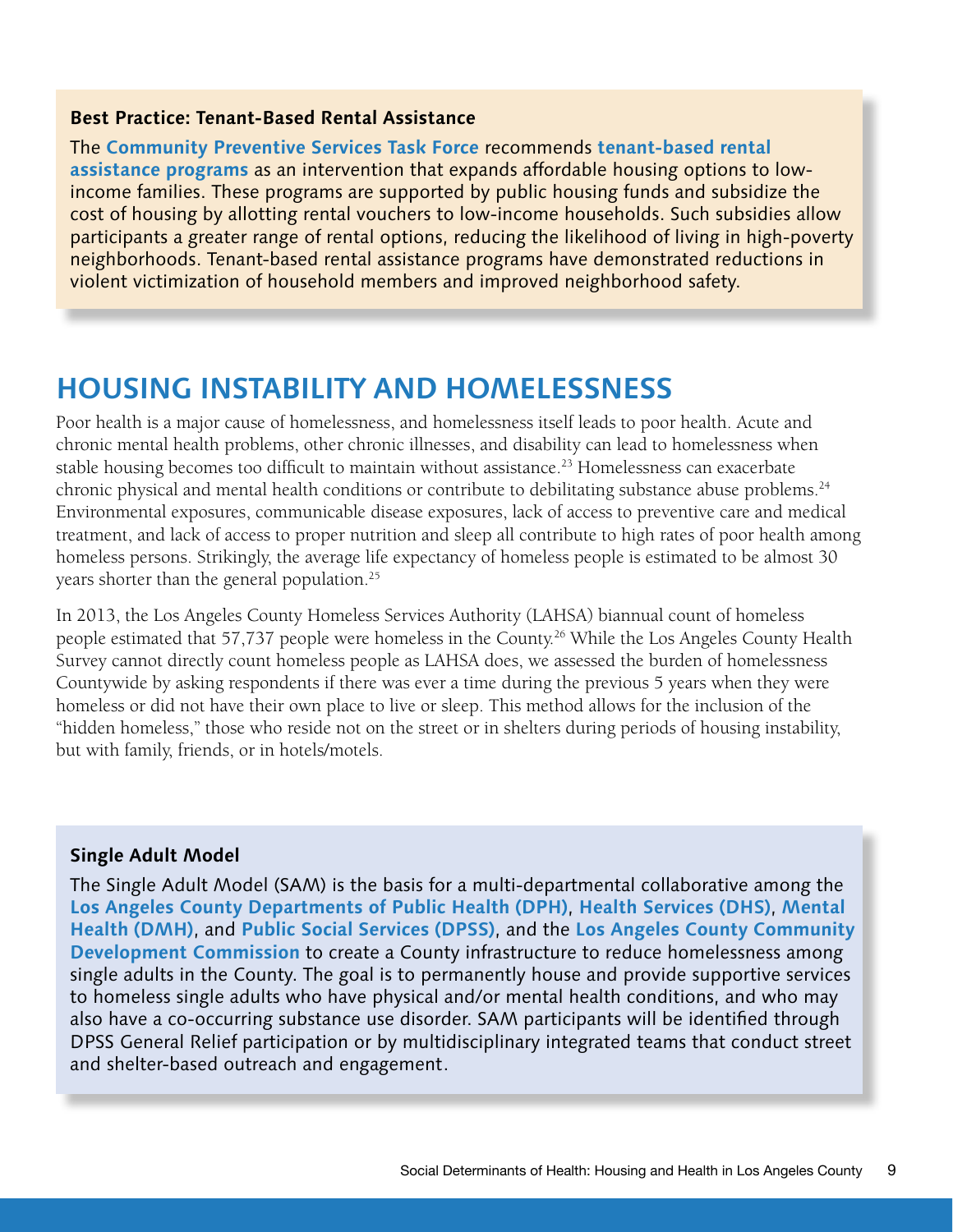### **Table 2: Percent of Adults (18+ years old) Who Reported Being Homeless or Not Having Their Own Place to Live or Sleep in the Past 5 Years, LACHS 2011**

|                                 | Percent (%) | 95% CI        | <b>Estimated #</b> |
|---------------------------------|-------------|---------------|--------------------|
| <b>Los Angeles County</b>       | 5.2         | $4.4 - 5.9$   | 373,000            |
| Gender                          |             |               |                    |
| Male                            | 5.3         | $4.1 - 6.5$   | 186,000            |
| Female                          | 5.0         | $4.1 - 6.0$   | 187,000            |
| <b>Age Group</b>                |             |               |                    |
| $18 - 24$                       | 6.4         | $3.9 - 8.8$   | 63,000             |
| $25 - 29$                       | 8.4         | $5.0 - 11.7$  | 62,000             |
| 30-39                           | 7.5         | $5.4 - 9.6$   | 106,000            |
| 40-49                           | 4.7         | $3.2 - 6.2$   | 66,000             |
| 50-59                           | 5.1         | $3.5 - 6.7$   | 61,000             |
| $60 - 64$                       | $1.8*$      | $0.6 - 3.0$   | 8,000              |
| 65 or over                      | $0.7*$      | $0.2 - 1.2$   | 7,000              |
|                                 |             |               |                    |
| <b>Race/Ethnicity</b>           |             |               |                    |
| Latino                          | 5.2         | $4.1 - 6.4$   | 164,000            |
| White                           | 4.1         | $2.9 - 5.3$   | 94,000             |
| African American                | 14.8        | $10.8 - 18.9$ | 91,000             |
| Asian/Pacific Islander          | $1.8*$      | $0.4 - 3.2$   | 20,000             |
| <b>Education</b>                |             |               |                    |
| Less than high school           | 5.8         | $4.2 - 7.5$   | 97,000             |
| High school                     | 5.5         | $3.7 - 7.2$   | 88,000             |
| Some college or trade school    | 7.4         | $5.6 - 9.1$   | 147,000            |
| College or post graduate degree | 2.1         | $1.3 - 2.8$   | 39,000             |
| Household Income <sup>\$</sup>  |             |               |                    |
| 0-99% FPL                       | 9.5         | $7.4 - 11.6$  | 163,000            |
| 100-199% FPL                    | 7.2         | $5.4 - 9.0$   | 120,000            |
| 200-299% FPL                    | $4.4*$      | $2.4 - 6.4$   | 42,000             |
| 300% FPL or above               | 1.7         | $1.0 - 2.4$   | 48,000             |
| <b>Disability</b>               |             |               |                    |
| Yes                             | 10.5        | $8.3 - 12.8$  | 147,000            |
| No                              | 3.9         | $3.1 - 4.7$   | 225,000            |
| <b>Service Planning Area</b>    |             |               |                    |
| <b>Antelope Valley</b>          | $4.5*$      | $2.0 - 7.0$   | 12,000             |
| San Fernando                    | 5.9         | $4.0 - 7.8$   | 94,000             |
| San Gabriel                     | 3.8         | $2.4 - 5.3$   | 49,000             |
| Metro                           | 6.0         | $3.6 - 8.5$   | 52,000             |
| West                            | $1.5*$      | $0.2 - 2.8$   | 7,000              |
| South                           | 7.6         | $4.9 - 10.4$  | 51,000             |
| East                            | 4.4         | $2.7 - 6.1$   | 40,000             |
| South Bay                       | 6.1         | $3.8 - 8.3$   | 68,000             |

**\*** The estimate is statistically unstable (relative standard error ≥23%) and therefore may not be appropriate to use for planning or policy purposes.

\$ Based on U.S. Census Bureau, Housing and Household Economic Statistics Division, 2009 Federal Poverty Level (FPL) thresholds which for a family of four (2 adults, 2 dependents) correspond to annual incomes of \$20,444 (100% FPL), \$40,888 (200% FPL), and \$61,332 (300% FPL).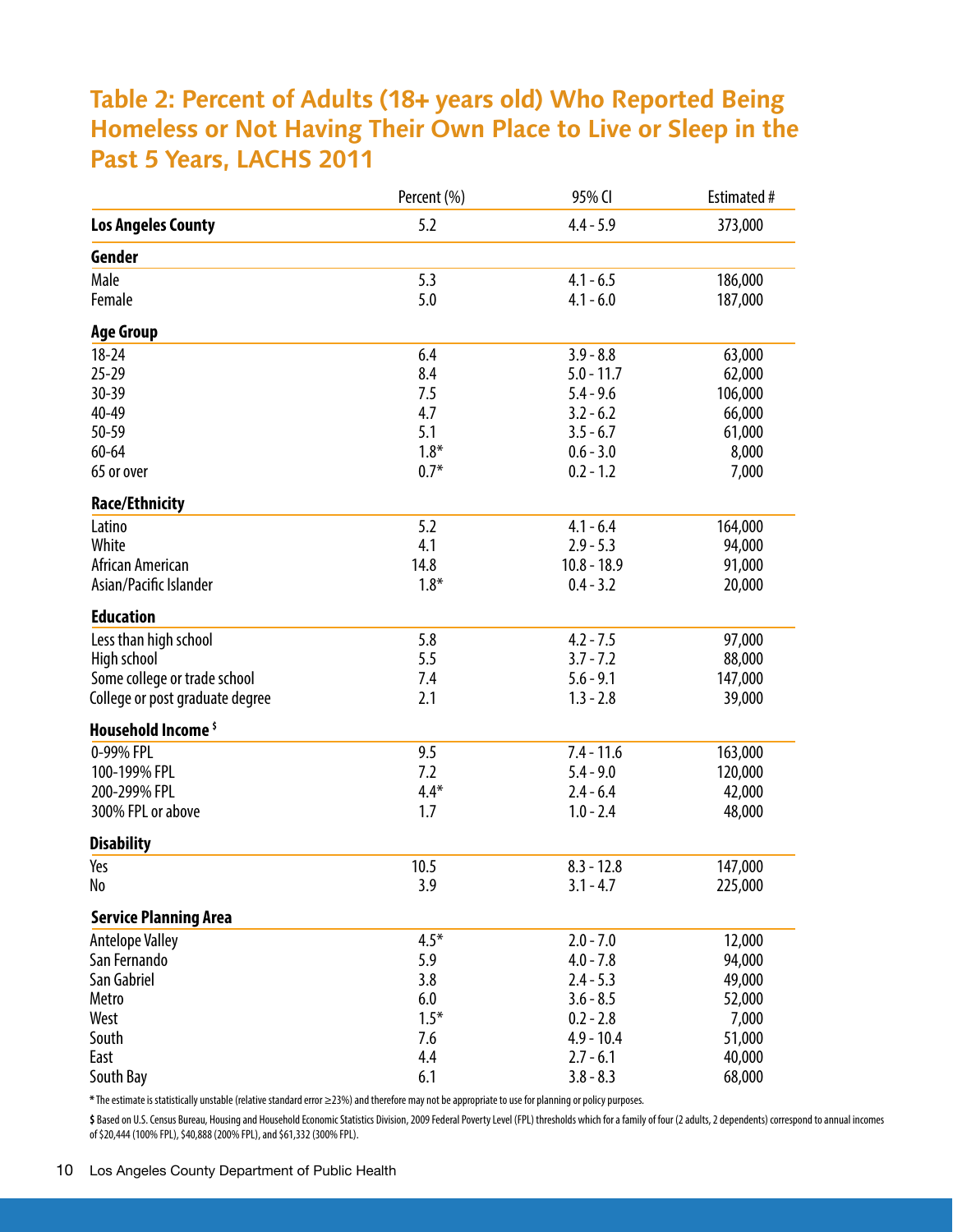- In LA County, 5.2% of adults (approximately 373,000 people) reported being homeless or not having their own place to live or sleep at some time in the past 5 years (Table 2).
- One in seven African Americans (14.8%) reported housing instability, compared to 5.2% of Latinos, 4.1% of whites, and 1.8%\* of Asians/Pacific Islanders (Figure 3).
- As household income increased, reported housing instability decreased, from 9.5% among those with household incomes <100% FPL, to 1.7% among those with household incomes 300% FPL or above. Further, approximately 75% of those reporting housing instability reported household incomes <200% FPL.
- Adults who reported having a disability were over twice as likely to report housing instability (10.5%) compared to adults who did not report having a disability (3.9%).
- Adults who were unemployed reported more housing instability (11.0%) than those employed (3.8%) or not in the labor force (4.9%).
- Renters were more likely to report housing instability (8.3%) compared to those who owned their homes (1.0%\*).

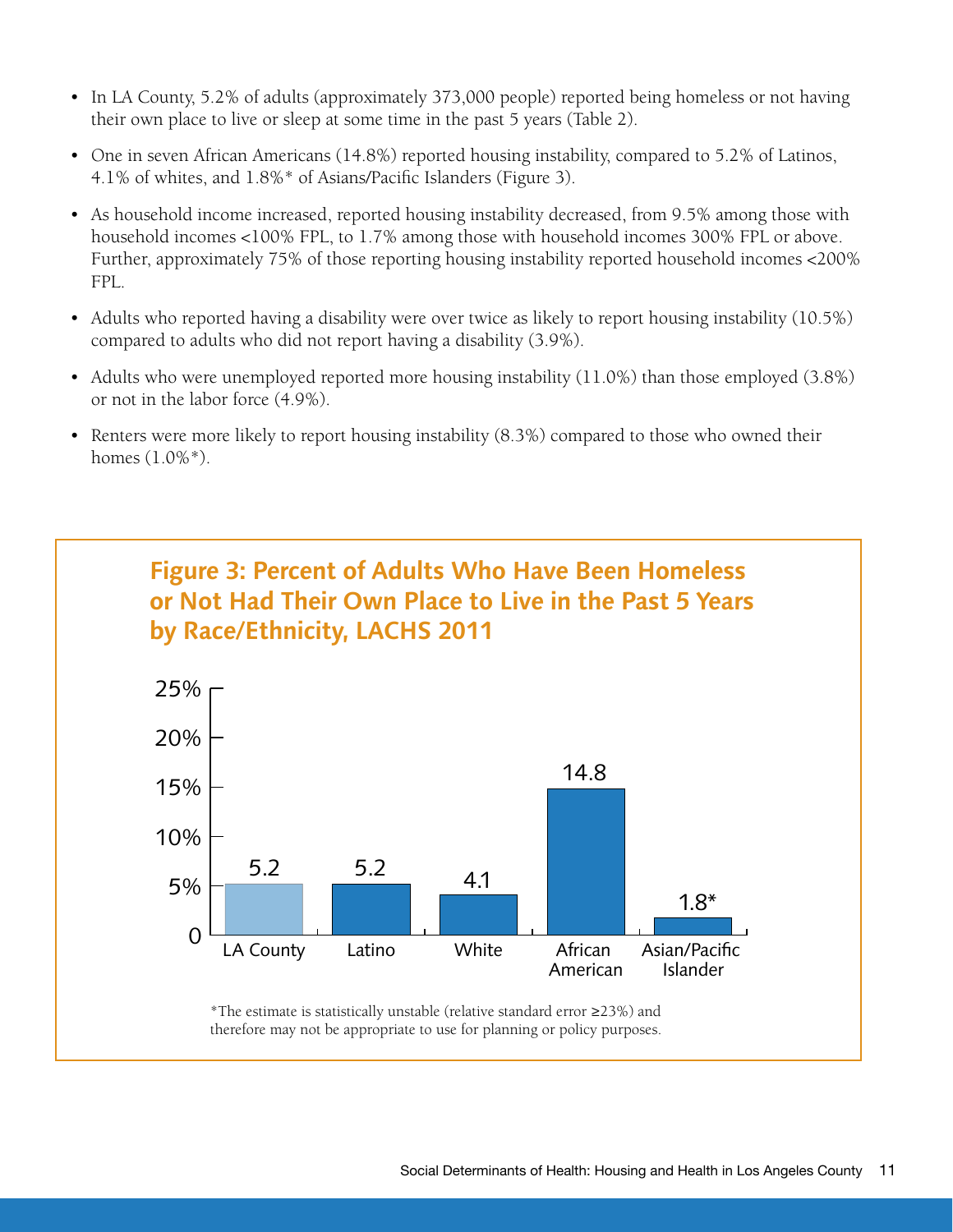## **HOUSING PROBLEMS AND ADVERSE HEALTH OUTCOMES**

Data from the LACHS demonstrate the deleterious associations between unaffordable housing, unstable housing, and health. Compared to people with relatively affordable and stable housing, those with challenges to securing housing fared significantly worse on multiple measures of health.

### ♦ *Health Status*

- Significantly more Los Angeles County adults who reported delaying or not paying their mortgage or rent during the last 2 years reported fair or poor health status compared to those who did not report problems paying for their housing (30.9% vs. 18.7%).
- Survey respondents who had trouble paying their mortgage or rent during the last 2 years also reported significantly more unhealthy days during the past month (days when their physical or mental health was not good) compared to those who did not report problems with housing affordability (8.6 vs. 4.8 unhealthy days).
- LA County residents who experienced housing unaffordability also reported significantly more days that their normal activities were limited due to problems with physical or mental health, compared to residents who did not have trouble paying for housing. Those who reported difficulty paying for housing on average faced 3.5 activity limitation days per month, compared to 1.8 days for those without difficulty.
- Nearly one third (31.5%) of Los Angeles County adults with a history of homelessness during the last 5 years reported fair or poor health status, compared to 20.2% of those who had not experienced housing instability.
- Adults with a history of housing instability also reported significantly more unhealthy days in the last month (days when their physical or mental health was not good) compared to people without a history of homelessness (11.2 unhealthy days vs. 5.1).
- Similarly, LA County adults with housing instability reported an average of 5.2 activity limitation days per month, versus 1.9 days for those with stable housing.

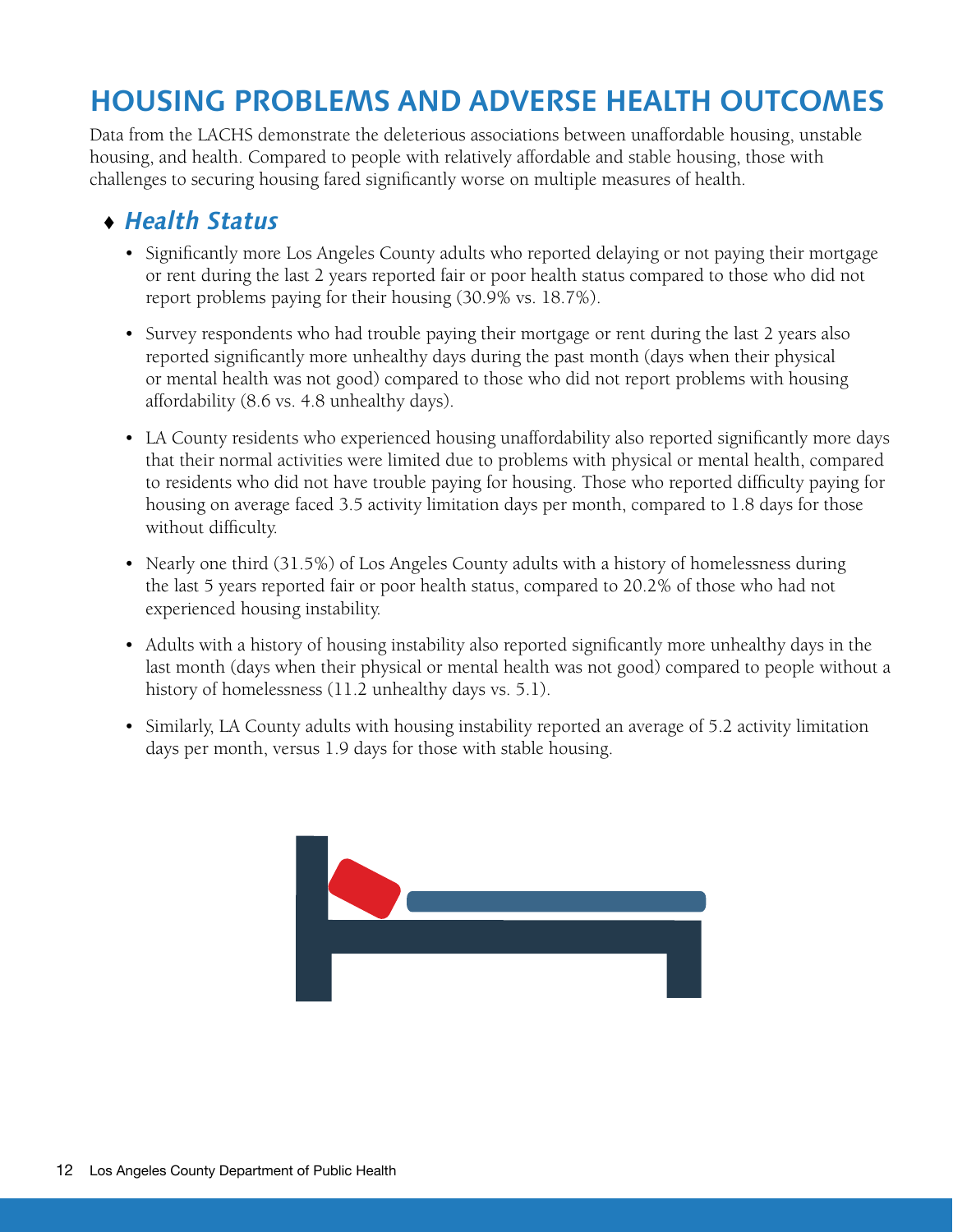### ♦ *Mental Health*

- Significantly more adults who reported unaffordable housing were at risk for major depression^ than those who were able to pay their mortgage or rent (18.1% vs. 8.9%) (Figure 4).
- Los Angeles County adults who reported they or their family delayed or did not pay their mortgage or rent sometime during the last 2 years had significantly higher rates of current anxiety or stress disorder (10.8% vs 5.6%) and significantly higher rates of current depressive disorder (14.3% vs.  $7.1\%)$ .^^
- Adults who experienced housing instability were over three times more likely to be at risk for major depression (30.8%) than those in stable housing (9.3%) (Figure 4).
- Additionally, adults who experienced homelessness during the previous 5 years were significantly more likely to be suffering from current anxiety or stress disorder (17.6%) or current depressive disorder (19.4%) compared to those in stable housing (5.8%, and 7.7%, respectively).



 ^At risk for major depression was assessed through the Patient Health Questionnaire 2 (PHQ-2), a two item screening tool. ^^ To be considered to have current anxiety or current depression, the survey respondent reported that s/he had been previously diagnosed with an anxiety/phobia/stress disorder or depressive disorder and reported that s/he currently had symptoms of this disorder or was receiving treatment for it at the time of survey interviewing.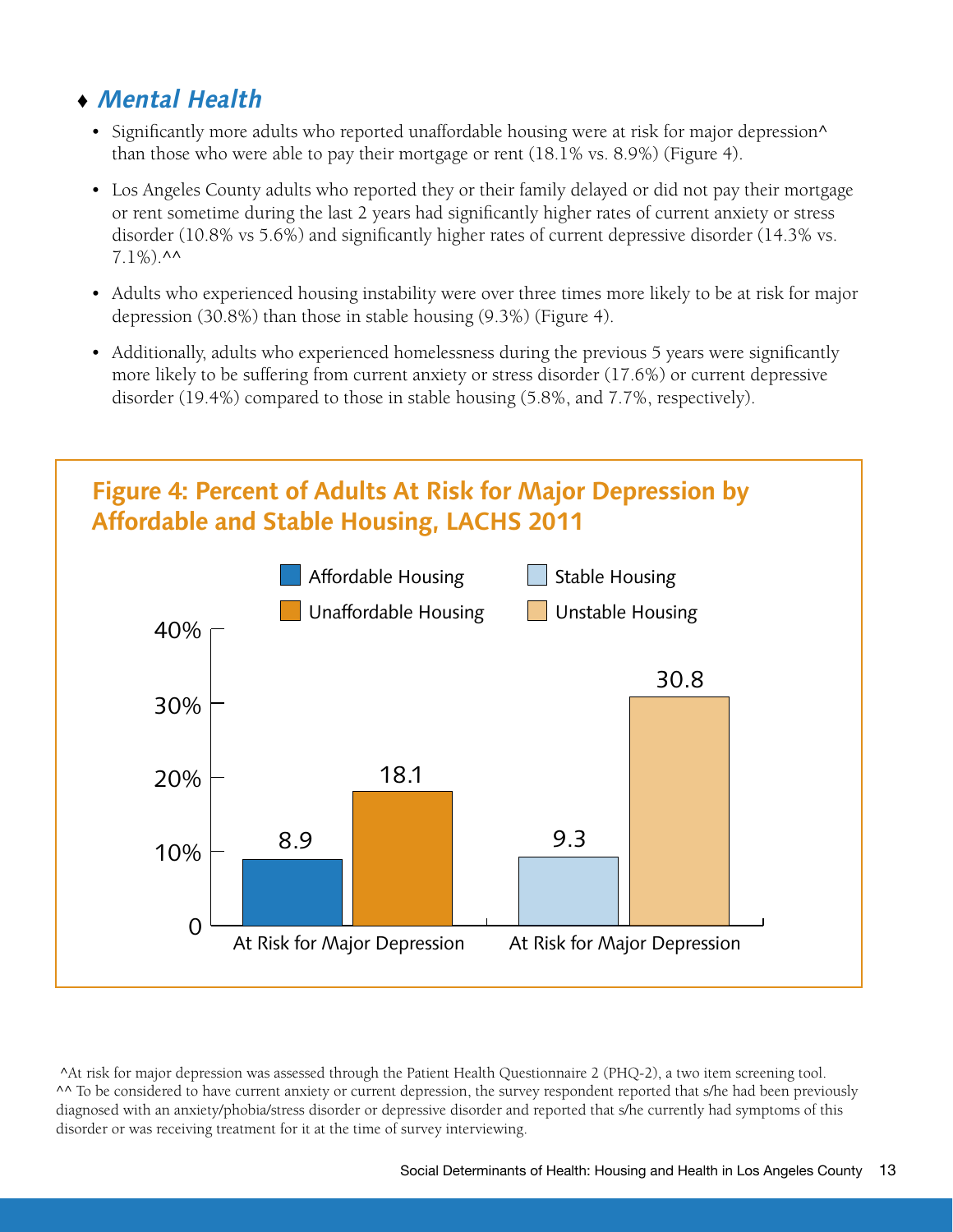## **QUALITY HOUSING**

### *Environmental Factors*

Quality housing is associated with positive physical and mental well-being. How homes are designed, constructed, and maintained, their physical characteristics, and the presence or absence of safety devices can impact injury, illness, and mental health. Indoor air quality, water quality, chemicals in the dwelling and the neighborhood, resident behavior, and the home's immediate surroundings all impact health. According to the Surgeon General of the United States, the link between these housing features and illness and injury is clear and compelling.27

Environmental hazards in the home that are harmful to occupants include mold and pests. Exposure to mold and pests increases the risk for allergy symptoms, asthma, and other respiratory problems. Use of pesticides to eliminate insects or rodents can cause poisonings and may cause chronic health problems including cancer, low birth weight, and prematurity.<sup>28</sup>

Many hazards, like exposure to lead paint and tobacco smoke, are particularly dangerous for children. Lead exposure can result in lasting impairment of a child's development and behavior, such as decreased IQ and attention span, and increased risk for delinquent behavior.<sup>29</sup> Lack of heat or hot water in the home is considered a threat to the health and safety of its occupants, and in some circumstances a dwelling lacking these is considered uninhabitable.30

Poor housing quality also affects mental health, and these effects are especially profound in children. Research by the MacArthur Foundation has found that poor quality housing was the most consistent and strongest predictor of emotional and behavioral problems in low-income children and youth among housing characteristics studied, including affordability, stability, and ownership.<sup>31</sup>

We assessed housing quality in the LACHS by asking specific questions about the physical conditions of the house or apartment. The survey inquired about tobacco use within the home. We also queried a subsample of about 1,000 respondents about the presence of mold, pests, and available heat or hot water in their homes, as well as exposure to lead paint. To establish whether lead paint was present, we based our question on the California Code of Regulations, which states that "presumed lead-based paint" is paint or surface coating affixed to a component in or on a structure constructed prior to January 1, 1978.<sup>32</sup>

According to the 2011 LACHS,

- In LA County, 6.9%, equivalent to about 220,000 households, had mold that concerned respondents.
- Over one in ten households (11.5%), or about 368,000 homes, reported that their homes had pests such as cockroaches or mice. The percentage was nearly double among respondents with household incomes under 200% FPL (15.8%), compared with those whose household incomes were 200% FPL or higher (8.3%).
- Approximately 116,000 homes, or 3.6%\* of households, did not have heat or hot water when needed.

\*The estimate is statistically unstable (relative standard error ≥23%) and therefore may not be appropriate to use for planning or policy purposes.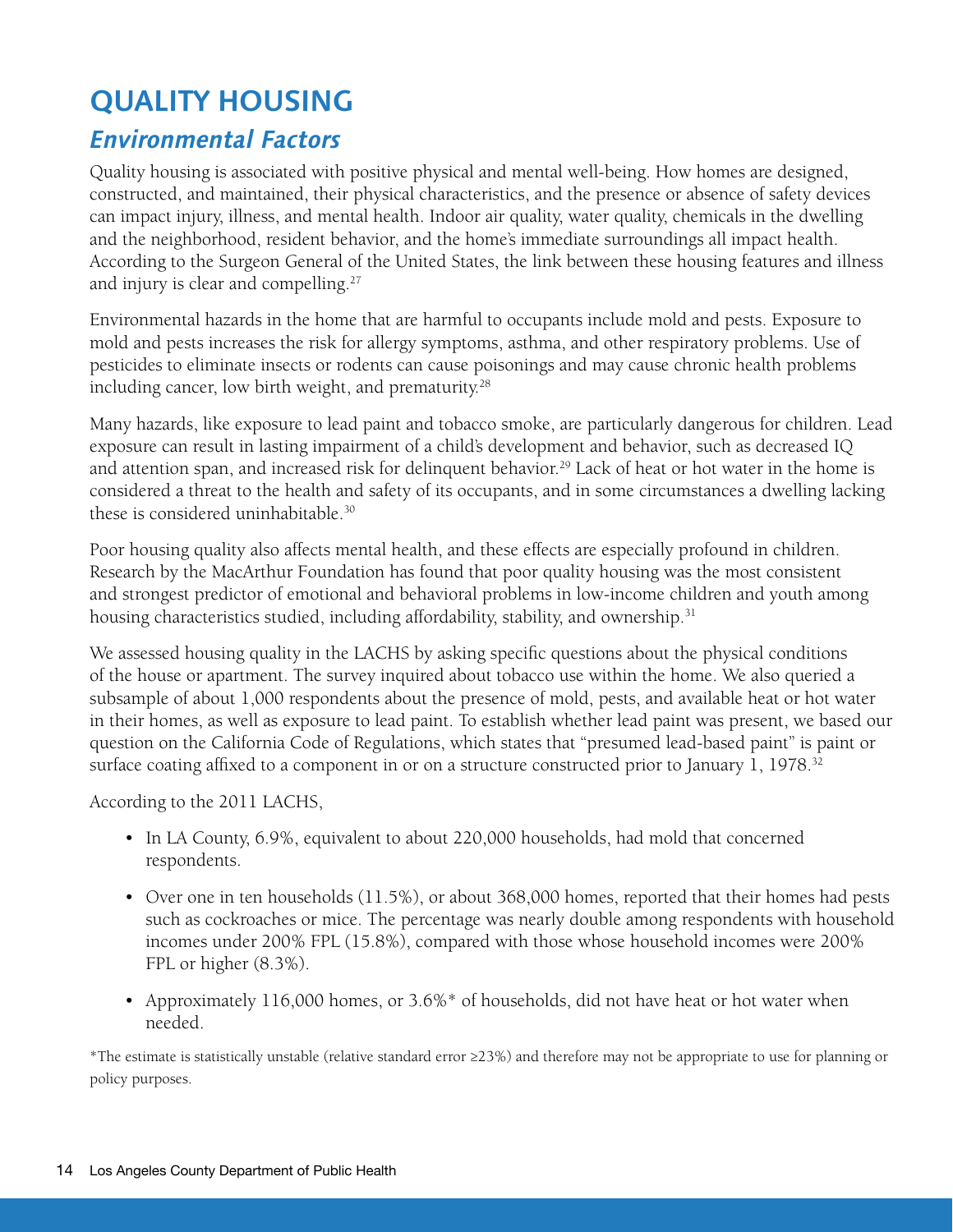- In LA County, 23.0% of adults reported that their home or apartment was built before 1978 and had peeling or chipping paint, meaning that 671,000 households are at risk for exposure to toxic lead paint.
- Among County households with children, 14.7%, or approximately 154,000 homes, were built before 1978 and had peeling or chipping paint, increasing the risk for lead poisoning among these children.
- Among households with children, 16.7%, or about 199,000 households, were exposed to tobacco smoke in the home, placing children at risk for more frequent and severe ear and lung infections, wheezing, and asthma.

#### **Hardware Store Partnership**

The LA County Department of Public Health's **[Childhood Lead Poisoning Prevention](http://publichealth.lacounty.gov/lead/)  [Program](http://publichealth.lacounty.gov/lead/)** partners with local paint and hardware stores to promote lead safety awareness by training sales associates to educate consumers about the dangers of disturbing lead-based paint in older homes and to offer information on how to safely repaint or remodel their home. Participating stores include the Home Depot, Lowes, Ace Hardware, True Value, Sherwin Williams, Dunn Edwards, and Walmart.

#### **Asthma Coalition of Los Angeles County (ACLAC)**

Coordinated by the LA County Department of Public Health, the **[Asthma Coalition of Los](http://www.asthmacoalitionla.org)  [Angeles County \(ACLAC\)](http://www.asthmacoalitionla.org)** is a broad-based coalition of community partners that advocates policy and systems change to prevent, minimize, and manage the burden of asthma. The coalition supports activities including training medical professionals to better manage uncontrolled asthma, providing health assessments and education focused on reducing asthma irritants and triggers in patients' homes, and promoting policies to improve multi-unit housing home inspections and mandates to reduce pests and other asthma triggers.

#### **Public Housing Units Go Smoke-Free**

In March 2011, the LA County Department of Public Health (DPH) contacted the directors of LA County's public housing units and strongly encouraged them to implement the smokefree public housing recommendations released by the U.S. Department of Housing and Urban Development (HUD). DPH emphasized the well documented dangers of secondhand smoke

in the home, especially for children and adults with asthma or other chronic illnesses, pregnant women, and the elderly. Following the initial outreach, DPH's **[Tobacco Control & Prevention Program](http://publichealth.lacounty.gov/tob/)** partnered with the Housing Authority of the County of Los Angeles to develop a smoke-free multi-unit housing policy, which was adopted on July 1, 2013 for its 63 public housing developments and protects 6,539 residents from the dangers of secondhand smoke in the home.

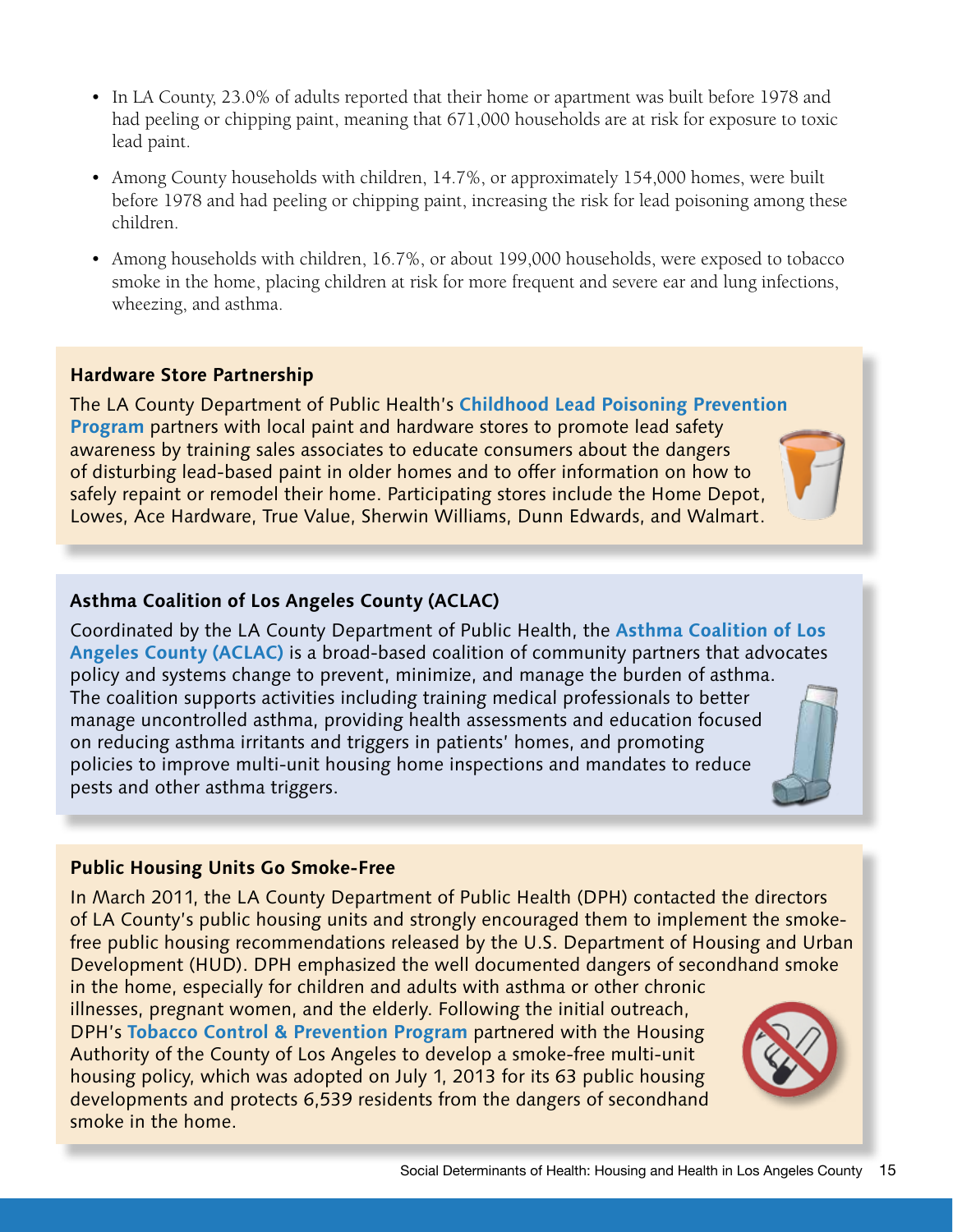The Los Angeles County **Department of Health Services [\(D](http://dhs.lacounty.gov)HS)** created the **[Housing for](dhs.lacounty.gov/wps/portal/dhs/housingforhealth)  Health** [division](dhs.lacounty.gov/wps/portal/dhs/housingforhealth) in 2012. Housing for Health strives to end homelessness in Los Angeles County, reduce inappropriate use of expensive health care resources, and improve health outcomes for vulnerable populations. The program achieves these goals by providing permanent supportive housing, recuperative care, and specialized primary care to homeless people with complex physical and behavioral health conditions. Access to communitybased housing options is an important element of the evolving County health care system, particularly in response to the unique opportunities presented by the Affordable Care Act. Since its inception, Housing for Health has provided housing for over 500 patients.

Working in collaboration with case managers, health care providers, housing finance agencies, housing developers, and philanthropy, Housing for Health aims to create 10,000 units of housing linked to the health care system. In addition to the central goal of creating

permanent supportive housing, Housing for Health develops other residential settings to improve the flow of patients within the health system, including a significant expansion of recuperative care/ stabilization beds available to DHS hospitals.



The Los Angeles County **[Department of Public Social Services \(DPSS\) Housing Program](http://dpss.lacounty.gov/dpss/hcm)** offers a number of benefits and services designed to assist CalWORKs families who are homeless or at risk of homelessness to move out of the current housing crisis into affordable permanent housing. The DPSS Housing Program includes financial assistance as well as case management services. In addition, DPSS collaborates with other County, City and community agencies on the **[Homeless Family Solutions System \(HFSS\)](http://file.lacounty.gov/dmh/cms1_216129.pdf)**. The HFSS is a regional, coordinated, **[Housing First](http://www.endhomelessness.org/pages/housing_first)** approach to address family homelessness by diverting and rapidly re-housing families while connecting families to supportive services within their own communities.

The **[Housing Authority of the County of Los Angeles](http://www.hacola.org/)** is partnering with the **[Central](http://www.cnhfclinics.org/)  [Neighborhood Health Foundation \(CNHF\)](http://www.cnhfclinics.org/)** to open a satellite community clinic at Carmelitos Public Housing Development. Located in the City of Long Beach, Carmelitos encompasses 64 acres and has a total of 713 units. The demographic make-up of the resident population consists of 88% female-headed households, with an average annual

income of \$14,055. The Development includes a children's play area, tennis and basketball courts, senior and family community centers, family resource and computer learning centers, recreation center, Head Start program, and a 7-acre award winning Urban Farm, named The Growing Experience. The CNHF, a Federally Qualified Health Center, serves individuals and families with or without health insurance, and will provide services in primary care, family planning, pediatric care, and senior care.

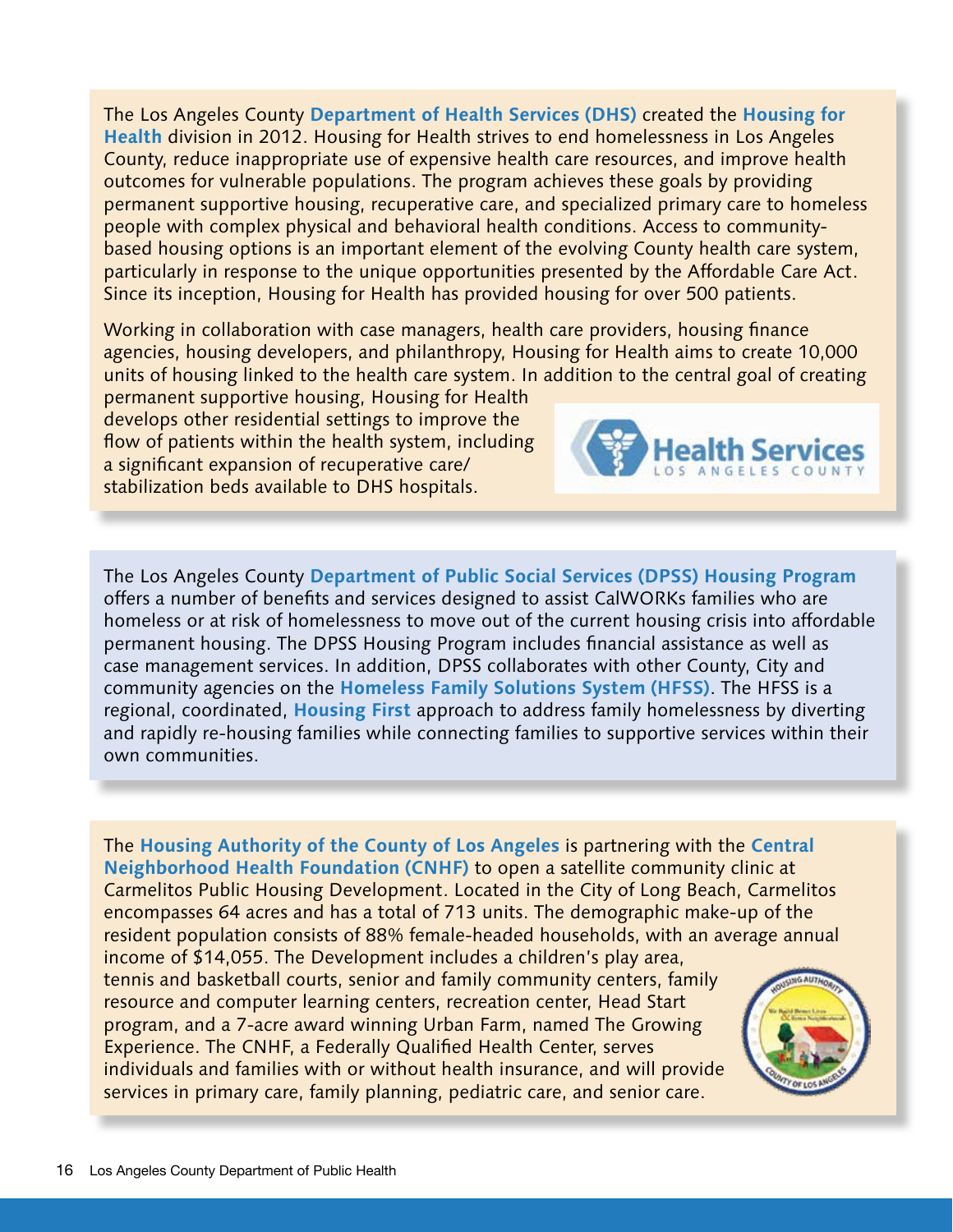## **DISCUSSION**

Affordable, stable, and quality housing contribute to health in many ways. This report assesses the social determinants and relationships that exist between these aspects of housing and health in Los Angeles County residents.

As the nation continues to recover from the most severe economic downturn since the Great Depression, the costs associated with housing continue to rise, even though unemployment, wages, and other social and economic indicators lag behind. As a result, in order to remain housed, people are forced to make difficult financial sacrifices that can adversely impact their health. The MacArthur Foundation recently reported that more than half of all U.S. adults have made at least one financial sacrifice in order to cover their rent or mortgage during the past three years, including getting another job, cutting back on health care or healthy foods, or saving money by moving to a less safe neighborhood or one with worse schools.<sup>35</sup>

People in Los Angeles County generally experience a very high housing burden. The ACS 5-year estimates reveal that over half of County households paid 30% or more of their income on housing. One consequence of this high housing burden is that people have difficulty making their mortgage or rent payments. In assessing housing affordability through the 2011 LACHS, we found that an estimated 1.2 million adults (17.2%) reported that they or their family were unable to pay or delayed paying their mortgage or rent during the past two years.

We identified significant racial/ethnic, social, economic, and geographic disparities among adults who experienced difficulty paying for their housing. The County's African American and Latino populations faced a significantly higher burden compared to Asians/Pacific Islanders and whites. Similarly, lower income households, less educated individuals, and those with disabilities were significantly more impacted by housing unaffordability compared to their respective counterparts. Adults in the Antelope Valley SPA experienced the highest housing burden of all the County SPAs.

The LACHS found that 5.2%, an estimated 373,000 adults, experienced housing instability during the last 5 years, meaning that they did not have their own place to live or sleep at some time during that period. This estimate includes adults who may have needed to sleep on the street and in homeless shelters, as well as those who stayed with friends, relatives, and in hotels/motels. Adults who were unemployed, those who rent, those who reported having a disability, and African Americans faced significantly higher housing instability burdens.

Our assessment of LACHS data revealed relationships between housing affordability, housing stability, and multiple measures of physical and mental well-being. Adults who reported difficulty paying for housing had significant difficulty meeting other subsistence needs, such as access to vital health services and nutritious, high quality food. Similar results were found for adults who experienced housing instability. Those who reported housing unaffordability or instability fared more poorly in measures of health status, well-being, and mental health.

For the past century, social reformers and researchers have recognized the link between housing quality and human health. It is universally established that humans living in households with mold, or pests such as cockroaches or mice, are at increased risk of infectious disease and poor health outcomes. There is also clear and established evidence linking lead exposure in older houses to neurodevelopmental problems.36 Lack of adequate heat and hot water creates substandard and illegal housing.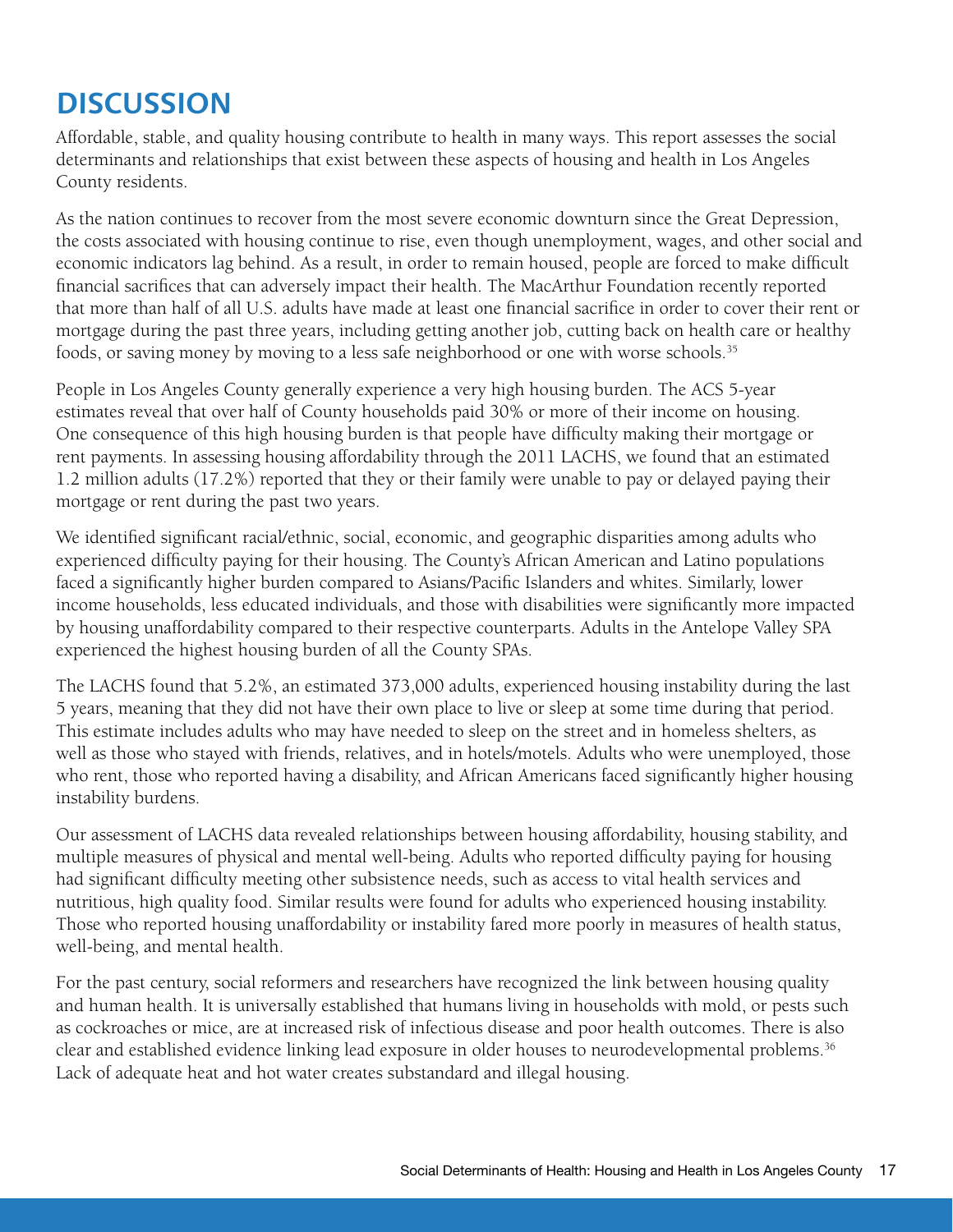In our assessment of housing quality through the LACHS, we found that hundreds of thousands of households in the County experience these potentially unhealthy or dangerous housing conditions. Because we administered housing quality questions to only a subsample of LACHS adult respondents, and these issues do not evenly impact all residents at the same rates, we were unable to further explore disparities in housing quality. Nonetheless, the data demonstrate that poor housing characteristics likely affect the lives of millions of people in the County.

It is important to note that the LACHS data we present in this report are self-reported and based on a cross-sectional study, which provides a snapshot of the social determinants and relationships between housing and health outcomes at one point in time. Though we found that strong relationships exist between housing unaffordability, housing instability, poor quality housing and poor health outcomes, the cross-sectional study design limits our ability to determine causality. However, these results are consistent with research conducted around the U.S. and the world during the last 15 years.<sup>15,37,38</sup>

Overall, results from the LACHS do further establish that these three dimensions of housing affordability, stability, and quality— affect health in inter-related ways, particularly for those of low social and economic status. Lack of affordable housing, housing instability, and poor quality housing can lead to serious health consequences, and create or contribute to profound health inequities. The findings shared here are supported by studies that show that many low-income families who lack affordable housing cannot afford competing expenses for basic needs, and are more likely to experience food insecurity and homelessness. Also, lack of affordable housing can drive families to live in overcrowded conditions or to seek cheaper accommodations, which may be less well maintained, and more likely to host pests, as well as mold or environmental toxins like lead paint.

The links between housing affordability, housing stability, housing quality, and health are key to understanding adverse health outcomes among the Los Angeles County population. Housing issues underlie many health disparities observed in the County, and must inform our efforts to advance the public's health. Programs and policies that improve housing options and conditions for County residents represent key points of intervention through which we can modify the social determinants of health, ultimately achieving equity for all.

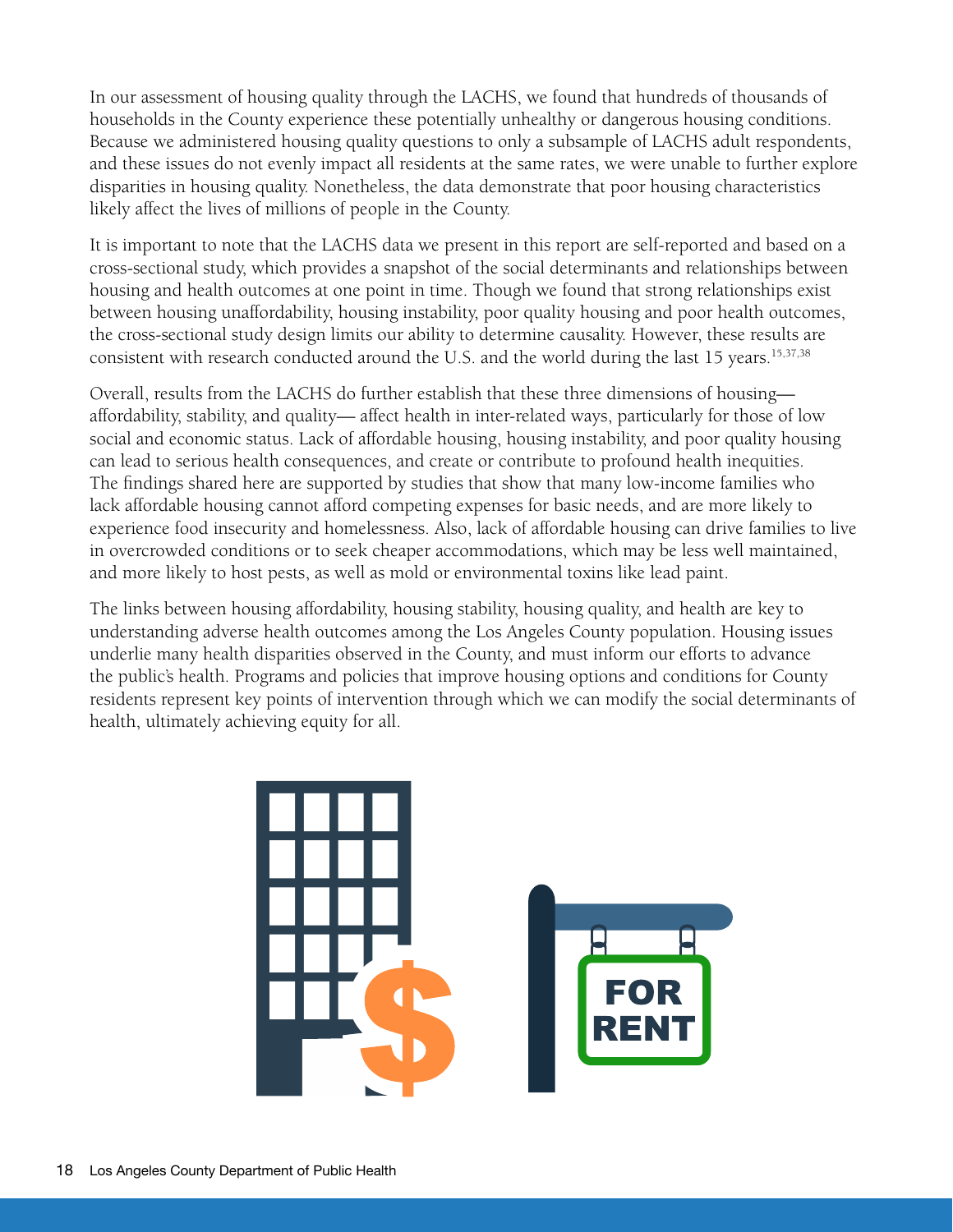## **RECOMMENDATIONS**

Public health has played a historic role in developing and enforcing housing standards, and must play a key role moving forward in advocating for increasing access to adequate, affordable and safe housing.

Housing experts, health practitioners, policymakers, and advocates need to continue to work together to craft interdisciplinary solutions. Public health's role in this effort includes advancing our "health in all policies" approach. We must educate ourselves and the community about the link between housing and health and the importance of increasing access to safe, stable, affordable, quality housing through collaboration between governmental and non-governmental organizations. A coordinated and integrated approach among housing, transportation, environmental and public health agencies, which includes public and private entities, is necessary to achieve better housing and health outcomes.

### *General:*

- Increase collaboration across government agencies at all levels and between stakeholders from community groups, public health agencies, and private groups (e.g., employers) to ensure a coordinated approach to housing as a determinant of health and health disparities.<sup>39,40,41</sup>
- Support policies that increase economic security for individuals and families by expanding opportunities for employment and increasing workers' incomes, such as a higher minimum wage and earned income tax credit.
- Advocate for sufficient funding to meet annual public housing operating and capital costs, as well as increased funding to address the backlog of public housing capital needs. $42,43$
- Support policies that provide for development without displacement, preserving or replacing affordable housing for low-income residents in all neighborhoods and areas undergoing development.<sup>44</sup>

## *Housing affordability:*

- Expand the supply of affordable housing units for low-income individuals and families. Protect existing affordable housing that is at risk of conversion to unaffordable market-rate housing.<sup>42,43,44</sup>
- Preserve or redevelop federal, state, and County resources for affordable housing or access to housing by extremely low-income people.<sup>39,45</sup>
- Continue federal involvement in lending and fairness standards for banking and loan institutions. Improve banking and lending procedures of the private-sector to create equal opportunities for credit.39
- Include housing cost considerations in the federal poverty level.<sup>42</sup>

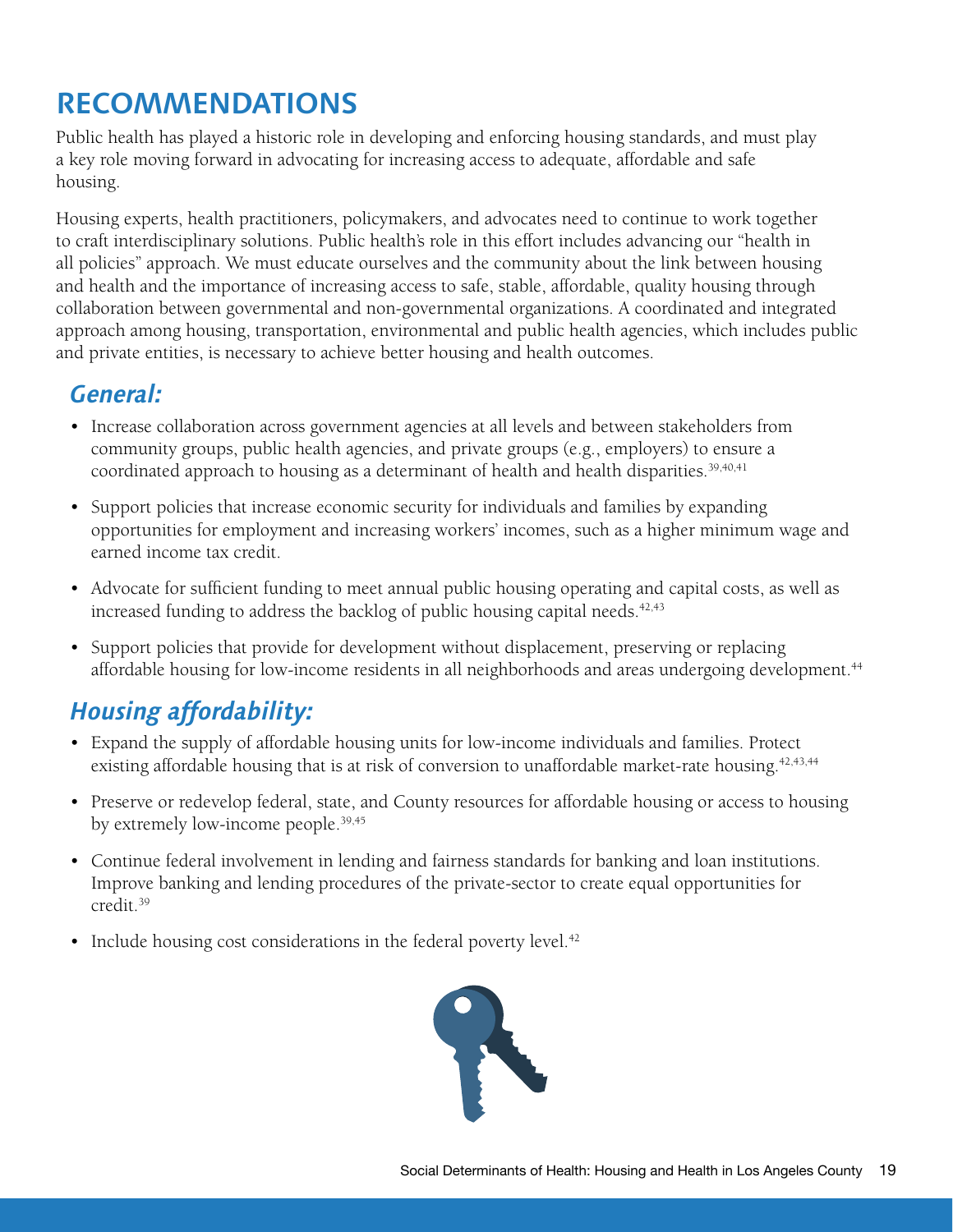### *Housing stability:*

- Identify locations in LA County where low-income tenants are at increased risk for displacement due to surrounding development and rising rent costs, and put policies in place to stabilize people in their current homes.
- Keep families in their homes and prevent them from becoming homeless with services such as landlord mediation, help with overdue rent and utility bills, and emergency food, clothing, childcare, and transportation assistance.<sup>43</sup>
- Expand efforts to increase access to permanent housing with supportive services for homeless individuals and families. Support services should be tailored to each individual's and family's specific needs to help them rebuild and maintain stability and self-sufficiency.<sup>45</sup>
- Reduce the time individuals and families stay in emergency shelters with quick placements into permanent housing, often with rent subsidies tailored to each individual's and family's specific situation.<sup>43</sup>

### *Housing quality:*

- Improve and enforce current federal, state and local housing codes and guidelines to reflect current knowledge regarding hazards within the home environment.<sup>39,41</sup>
- Use national, state and local public campaigns and programs to educate and empower privateand public-sector housing providers, owners and tenants about the dangers of unsafe and unhealthy housing and about their rights and responsibilities.<sup>39,41</sup>
- Increase resources and expand the role of public health agencies in housing education, inspections and enforcements at the local, state and national level.<sup>39,40</sup>

#### **Healthy Homes**

The LA County Department of Public Health's **[Environmental Health Division](http://publichealth.lacounty.gov/eh/)** (EH) has a Healthy Homes Program that focuses on multiple family dwellings with histories of substandard conditions, including, but not limited to, general dilapidation, vermin, mold, defective plumbing, and lack of heat or hot water. These properties receive inspections to detect code violations, and their tenants and landlords are educated on key healthy housing conditions. In an effort to reduce inspection costs and increase the effectiveness of this Program, EH began to collaborate with community-based organizations (CBOs) to pilot a Healthy Homes Program in the Trinity Park neighborhood of the City of Los Angeles. Seven properties were selected based on their inspection and documented histories of substandard conditions. The Program seeks to utilize community partners to increase inspection access to multiple family dwelling units, improve education outreach to residents, encourage the use of integrated pest management applications to reduce pesticide exposure, and identify measurable correlations of resident health and sustained code compliance.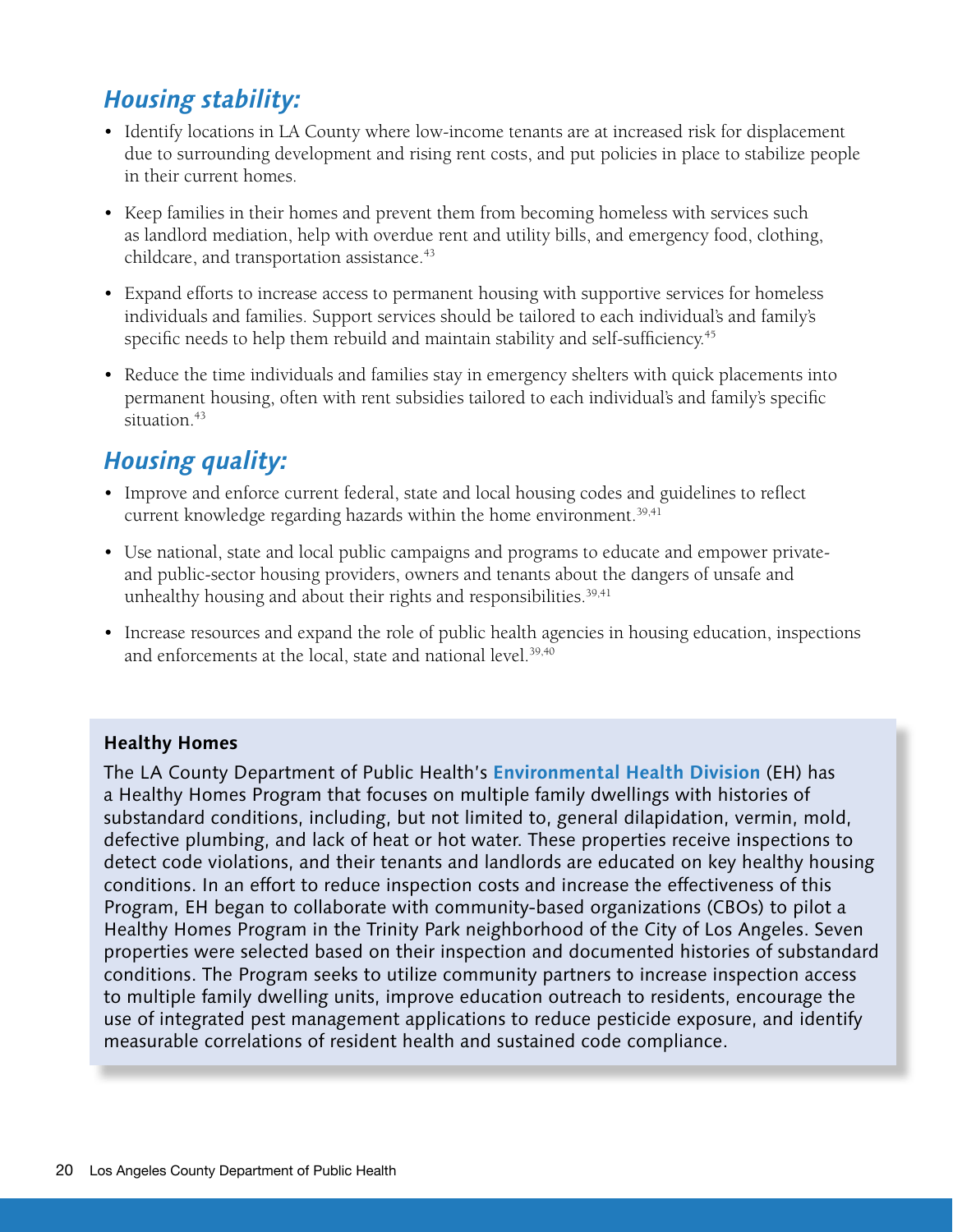**U.S. Department of Housing and Urban Development's (HUD)** mission is to create strong, sustainable, inclusive communities and quality affordable homes for all. **<www.hud.gov>** 

**National Center for Healthy Housing** develops and promotes practical methods to protect children from environmental health hazards in their homes while preserving affordable housing. **<www.healthyhousing.org>**

 $\blacksquare$  on the web

**National Health Care for the Homeless Council** is a network of more than 10,000 doctors, nurses, social workers, patients and advocates who share the mission to eliminate homelessness by ensuring comprehensive health care and secure housing for everyone. **[www.nhchc.org](http://www.nhchc.org/ )**

**National Low Income Housing Coalition** works to achieve socially just public policy that assures people with the lowest incomes in the United States have affordable and decent homes. **[http://nlihc.org](http://nlihc.org/)**

**Southern California Association of Non Profit Housing (SCANPH)** faciliates affordable housing development across Southern California by advancing effective public policies, sustainable financial resources, strong member organizations, and beneficial partnerships. **http://scanph.org**

**Inner City Law Center** is the only provider of legal services on Skid Row in downtown Los Angeles, combatting slum housing while developing strategies to end homelessness. **<www.innercitylaw.org>**

**The LA Human Right to Housing Collective** is a coalition of community based organizations working in various communities across Los Angeles County to support low-income tenants in private and public housing in defending and expanding their right to affordable, safe housing as a human right. **www.lahumanrighttohousing.org**

**Neighborhood Legal Services of Los Angeles County (NLSLA)** works to combat poverty through the judicial system to improve the lives of individuals and families and in our community. They offer free legal representation, advice and education. **www.nlsla.org**

**St. John's Well Child and Family Center (SJWCFC)** serves patients of all ages through its health centers and school-based clinics in Central and South Los Angeles and Compton. SJWCFC's Environmental Health Projects provide a combination of holistic medical care, health education and home-based interventions to reduce patients' exposures to health hazards present in their homes. **www.wellchild.org**

**Strategic Actions for a Just Economy (SAJE)** is a community organizer and advocate working on behalf of the residents of South LA, particularly in the Figueroa Corridor. SAJE takes slumlords to court, helps establish land trusts, and works to find positive solutions to conflicts between institutions and low-income city residents. **www.saje.net**

**Esperanza Community Housing Corporation** works to achieve comprehensive and long-term community development in the Figueroa Corridor neighborhood of South-Central Los Angeles. **[www.esperanzacommunityhousing.org](www.esperanzacommunityhousing.org/)**

**UNIDAD—United Neighbors In Defense Against Displacement** is a campaign committed to future development of South LA that includes and benefits all members of the community. The coalition works to address the displacement of thousands of local residents and workers from the community due to skyrocketing rents, slum conditions, tenant harassment, job loss, and housing discrimination. **www.facebook.com/UNIDADLA**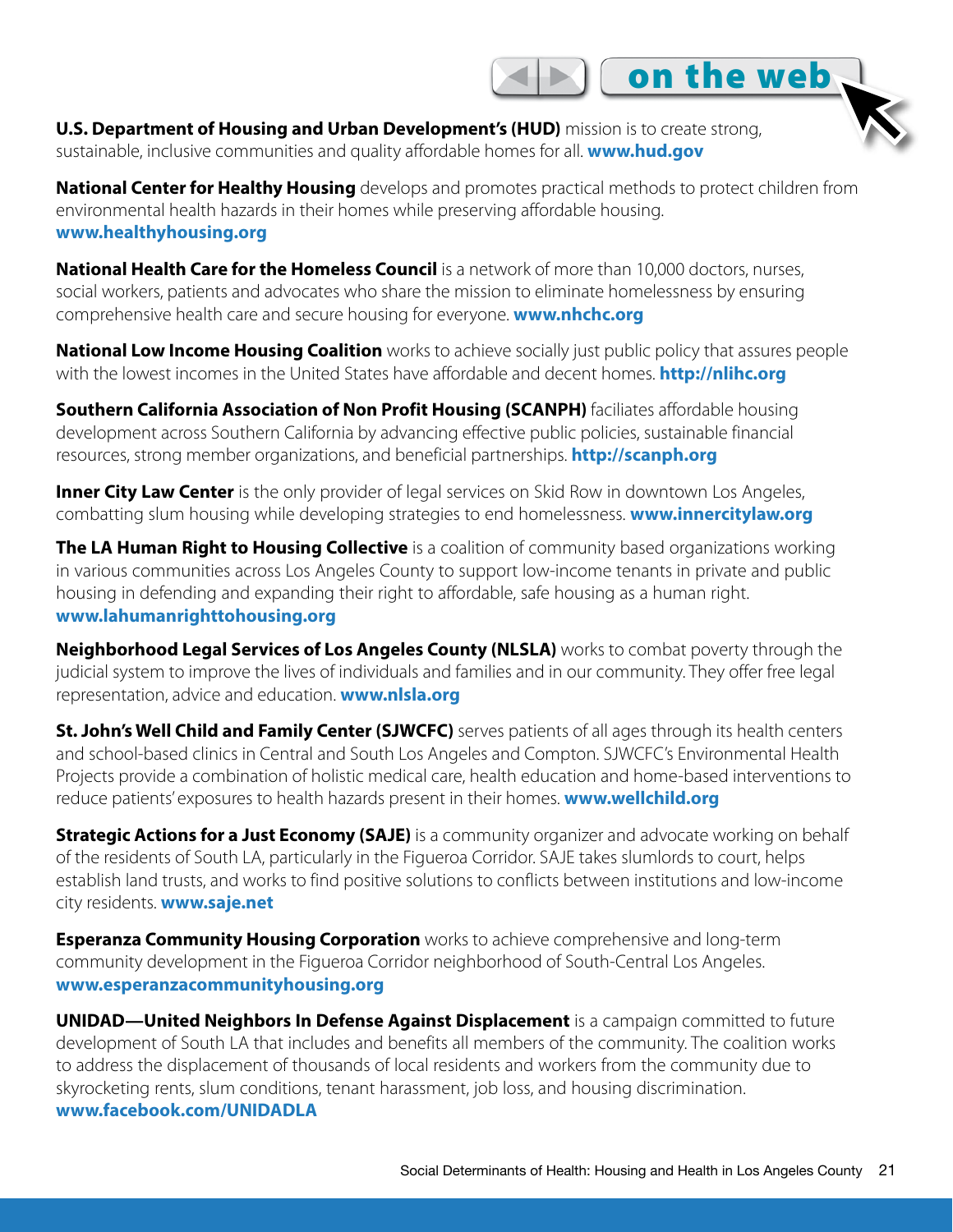## **REFERENCES**

- 1. Hood H. Dwelling disparities: How poor housing leads to poor health. Environmental Health Perspectives. 2005;113(5): A310-317.
- 2. Sandstrom H, Huerta S. Urban Institute. The Negative Effects of Instability on Child Development: A Research Synthesis. September 2013. Available from http://www.urban.org/UploadedPDF/412899-The-Negative-Effects-of-Instability-on-Child-Development.pdf.
- 3. Haveman R, Wolfe B, Spaulding J. Childhood events and circumstances influencing high school completion. Demography. 1991; 28(1): 133-157.
- 4. Jelleyman T, Spencer N. Residential mobility in childhood and health outcomes: a systematic review. J. Epidemiology and Community Health. 2008; 62:584-592.
- 5. Center for Housing Policy. Housing and Health: New Opportunities for Dialogue and Action. Available from [http://www.nchh.](http://www.nchh.org/Portals/0/HHFF_Housing_and_Health_New_Opportunities.pdf) [org/Portals/0/HHFF\\_Housing\\_and\\_Health\\_New\\_Opportunities.pdf](http://www.nchh.org/Portals/0/HHFF_Housing_and_Health_New_Opportunities.pdf).
- 6. Lowry S. Housing. British Medical Journal. 1991;303:838-840.
- 7. Krieger J, Higgins DL. Housing and health: time again for public health action. Am J Public Health. 2002;92:758-768.
- 8. United Nations. The Universal Declaration of Human Rights. 1948. Available from www.un.org/en/documents/udhr/.
- 9. Trounson R, Poindexter S. Low income Southland households had biggest recession losses. Los Angeles Times. September 19, 2013. Available from http://articles.latimes.com/2012/sep/19/local/la-me-0920-census-income-20120920.
- 10. Owens A, Sampson RJ. The Russell Sage Foundation and the Stanford Center on Poverty and Inequality. Community Well-Being and the Great Recession. May 2013. Available from [https://web.stanford.edu/group/recessiontrends/cgi-bin/web/sites/all/](https://web.stanford.edu/group/recessiontrends/cgi-bin/web/sites/all/themes/barron/pdf/Communities_fact_sheet.pdf) [themes/barron/pdf/Communities\\_fact\\_sheet.pdf.](https://web.stanford.edu/group/recessiontrends/cgi-bin/web/sites/all/themes/barron/pdf/Communities_fact_sheet.pdf)
- 11. Kirkham C, Hsu T. California's unemployment rate falls to 7.4%. Los Angeles Times. July 18, 2014. Available from http:// www.latimes.com/business/la-ficalifornia-jobs-20140719-story.html.
- 12. Rugh JS, Massey DS. Racial segregation and the American foreclosure crisis. American Sociological Review. 2010; 75(5):629- 651.
- 13. The Furman Center for Real Estate and Urban Policy, New York University. The High Cost of Segregation: Exploring the Relationship between Racial Segregation and Subprime Lending. November 2009. Available from [http://furmancenter.org/files/](http://furmancenter.org/files/publications/The_High_Cost_of_Segregation_Furman_Center_Policy_Brief_November_2009.pdf) [publications/The\\_High\\_Cost\\_of\\_Segregation\\_Furman\\_Center\\_Policy\\_Brief\\_November\\_2009.pdf](http://furmancenter.org/files/publications/The_High_Cost_of_Segregation_Furman_Center_Policy_Brief_November_2009.pdf).
- 14. Wilcox GJ. Foreclosure rate jumps 800% in California. Los Angeles Daily News via Chicago Tribune. August 3, 2007. Available from http://articles.chicagotribune.com/2007-08-03/news/0708010748\_1\_foreclosure-process-homeowners-faceforeclosure-los-angeles-county.
- 15. Joint Center for Housing Studies of Harvard University. The State of the Nation's Housing 2014. Available from [http://www.](http://www.jchs.harvard.edu/sites/jchs.harvard.edu/files/sonhr14-color-full.pdf) [jchs.harvard.edu/sites/jchs.harvard.edu/files/sonhr14-color-full.pdf.](http://www.jchs.harvard.edu/sites/jchs.harvard.edu/files/sonhr14-color-full.pdf)
- 16. Office of Health Assessment and Epidemiology, Los Angeles County Department of Public Health. Analyses of 2008-2012 American Community Survey 5-Year Estimates, U.S. Census Bureau.
- 17. Khouri A. L.A. County is among least affordable housing markets. Los Angeles Times. October 10, 2013. Available from http://articles.latimes.com/2013/oct/10/business/la-fi-median-home-buyer-20131010.
- 18. Joint Center for Housing Studies of Harvard University. America's Rental Housing: Evolving Markets and Needs. 2013. Available from http://www.jchs.harvard.edu/sites/jchs.harvard.edu/files/jchs\_americas\_rental\_housing\_2013\_1\_0.pdf.
- 19. National Low Income Housing Coalition. Out of Reach 2014. Available from http://nlihc.org/oor/2014.
- 20. Cohen R. Center for Housing Policy. The Impacts of Affordable Housing on Health: A Research Summary. 2011. Available from http://www.nhc.org/media/files/Insights\_HousingAndHealthBrief.pdf.
- 21. Blumberg SJ, Bialostosky K, Hamilton WL, Briefel RR. The effectiveness of a short form of the Household Food Security Scale. Am J Public Health. 1999;89: 1231-1234.
- 22. United States Department of Agriculture, Economic Research Service. Food Security. Available from [http://www.ers.usda.gov/](http://www.ers.usda.gov/topics/food-nutritionassistance/food-security-in-the-us.aspx) [topics/food-nutritionassistance/food-security-in-the-us.aspx](http://www.ers.usda.gov/topics/food-nutritionassistance/food-security-in-the-us.aspx).
- 23. National Health Care for the Homeless Council. Homelessness & Health: What's the Connection? June 2011. Available from: http://www.nhchc.org/wp-content/uploads/2011/09/Hln\_health\_factsheet\_Jan10.pdf.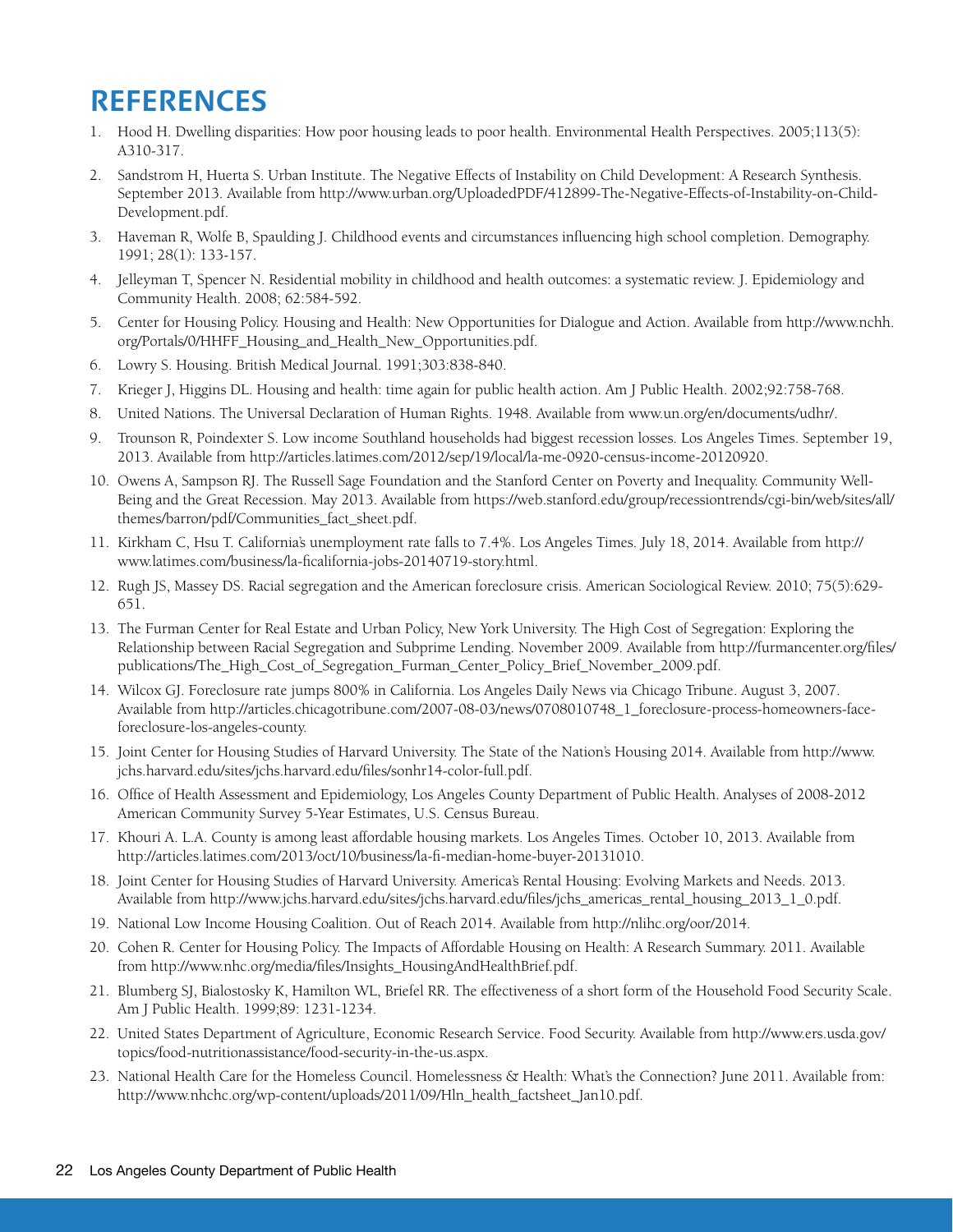- 24. National Alliance to End Homelessness. Health Care. 2014. Available from [http://www.endhomelessness.org/pages/mental\\_](http://www.endhomelessness.org/pages/mental_physical_health) [physical\\_health.](http://www.endhomelessness.org/pages/mental_physical_health)
- 25. National Coalition for the Homeless. Health Care and Homeless. July 2009. Available from [http://www.nationalhomeless.org/](http://www.nationalhomeless.org/factsheets/health.html) [factsheets/health.html](http://www.nationalhomeless.org/factsheets/health.html).
- 26. Los Angeles Homeless Services Authority. The Greater Los Angeles Homeless Count. 2013. Available from [http://documents.](http://documents.lahsa.org/Planning/homelesscount/2013/HC13-Results-LACounty-COC-Jan2014.pdf) [lahsa.org/Planning/homelesscount/2013/HC13-Results-LACounty-COC-Jan2014.pdf.](http://documents.lahsa.org/Planning/homelesscount/2013/HC13-Results-LACounty-COC-Jan2014.pdf)
- 27. National Prevention Council, National Prevention Strategy, Washington, DC: U.S. Department of Health and Human Services, Office of the Surgeon General. 2011.
- 28. U.S. Centers for Disease Control and Prevention, National Center for Environmental Health. A Healthy Home for Everyone: The Guide for Families and Individuals. Available from [http://www.cdc.gov/nceh/lead/publications/final\\_companion\\_piece.](http://www.cdc.gov/nceh/lead/publications/final_companion_piece.pdf) [pdf](http://www.cdc.gov/nceh/lead/publications/final_companion_piece.pdf).
- 29. U.S. Department of Health and Human Services .The Surgeon General's Call to Action to Promote Healthy Homes. U.S. Department of Health and Human Services, Office of the Surgeon General. 2009. Available from [http://www.ncbi.nlm.nih.](http://www.ncbi.nlm.nih.gov/books/NBK44192/pdf/TOC.pdf) [gov/books/NBK44192/pdf/TOC.pdf](http://www.ncbi.nlm.nih.gov/books/NBK44192/pdf/TOC.pdf).
- 30. California Department of Consumer Affairs. California Tenants—A Guide to Residential Tenants' and Landlords' Rights and Responsibilities. Updated 2012. Available from http://www.dca.ca.gov/publications/landlordbook/catenant.pdf.
- 31. Coley RL, Levanthal T, Lynch AD, Kull M. MacArthur Foundation. How Housing Matters: Poor Quality Housing is Tied to Children's Emotional and Behavioral Problems. September 2013. Available from [http://www.macfound.org/media/files/HHM\\_](http://www.macfound.org/media/files/HHM_Research_Brief_-_September_2013.pdf) [Research\\_Brief\\_-\\_September\\_2013.pdf.](http://www.macfound.org/media/files/HHM_Research_Brief_-_September_2013.pdf)
- 32. Title 17 California Code of Regulations, section 35043. Available from [http://www.cdph.ca.gov/programs/CLPPB/Documents/](http://www.cdph.ca.gov/programs/CLPPB/Documents/Title17.pdf) [Title17.pdf.](http://www.cdph.ca.gov/programs/CLPPB/Documents/Title17.pdf)
- 33. MacArthur Foundation. Housing Challenges Real for Many Americans, Finds 2014 How Housing Matters Survey. June 3, 2014. Available from http://www.macfound.org/press/press-releases/housing-challenges-real-many-americans-finds-2014 how-housing-matters-survey/.
- 34. Pollack CE, Griffin BA, Lynch J. Housing affordability and health among homeowners and renters. Am J Prev Med. 2010;39(6):515-521.
- 35. Bonnefoy X. Inadequate housing and health: an overview. Int J Environment and Pollution. 2007; 30(3/4):411-429.
- 36. Winneke G. Developmental aspects of environmental neurotoxicology: Lessons from lead and polychlorinated biphenyls. Journal of Neurological Sciences. 2011;308: 9-15.
- 37. Robert Wood Johnson Foundation. Exploring Social Determinants of Health Issue Brief #7: Housing and Health. Available from http://www.rwjf.org/content/dam/farm/reports/issue\_briefs/2011/rwjf70451.
- 38. Shaw M. Housing and Public Health. Annu Rev Public Health.2004;25: 397-418.
- 39. Acevedo-Garcia D, Osypuk TL, Werbel RE, Meara ER, et al. Does housing mobility policy improve health? Housing Policy Debate. 2004; 15(1): 49-98.
- 40. National Low Income Housing Coalition. Available from nlihc.org.
- 41. Ray R, Ong P, Jimenez S. Impacts of the Widening Divide: Los Angeles at the Forefront of the Rent Burden Crisis. UCLA Luskin School of Public Affairs, Center for the Study of Inequality. September 2014. Available from [www.anderson.ucla.edu/](www.anderson.ucla.edu/Documents/areas/ctr/ziman/2014-08WPrev.pdf) [Documents/areas/ctr/ziman/2014-08WPrev.pdf](www.anderson.ucla.edu/Documents/areas/ctr/ziman/2014-08WPrev.pdf).
- 42. Bill and Melinda Gates Foundation. US Program. What We Do: Washington State Homelessness and Family Stability. Available from http://www.gatesfoundation.org/What-We-Do/US-Program/Washington-State/Homelessness-and-Family-Stability.
- 43. Anderson LM, St. Charles J, Fullilove MT, Scrimshaw SC, Fielding JE, Normand J and the Task Force on Community Preventive Services. Providing affordable family housing and reducing residential segregation by income: a systematic review. American Journal of Preventive Medicine. 2003;24(3S):47-67.
- 44. Pollack S, Bluestone B, Billingham C. Maintaining Diversity in America's Transit-Rich Neighborhoods: Tools for Equitable Neighborhood Change, Dukakis Center for Regional and Urban Policy, October 2010. Available from [http://reimaginerpe.org/](http://reimaginerpe.org/files/TRN_Equity_final(2).pdf) [files/TRN\\_Equity\\_final\(2\).pdf.](http://reimaginerpe.org/files/TRN_Equity_final(2).pdf)
- 45. California Housing Partnership Corporation. How Los Angeles County's Housing Market is Failing to Meet the Needs of Low-Income Families. May 2014. Available from http://www.chpc.net/dnld/Housing\_Need\_LA\_Final\_060414.pdf.